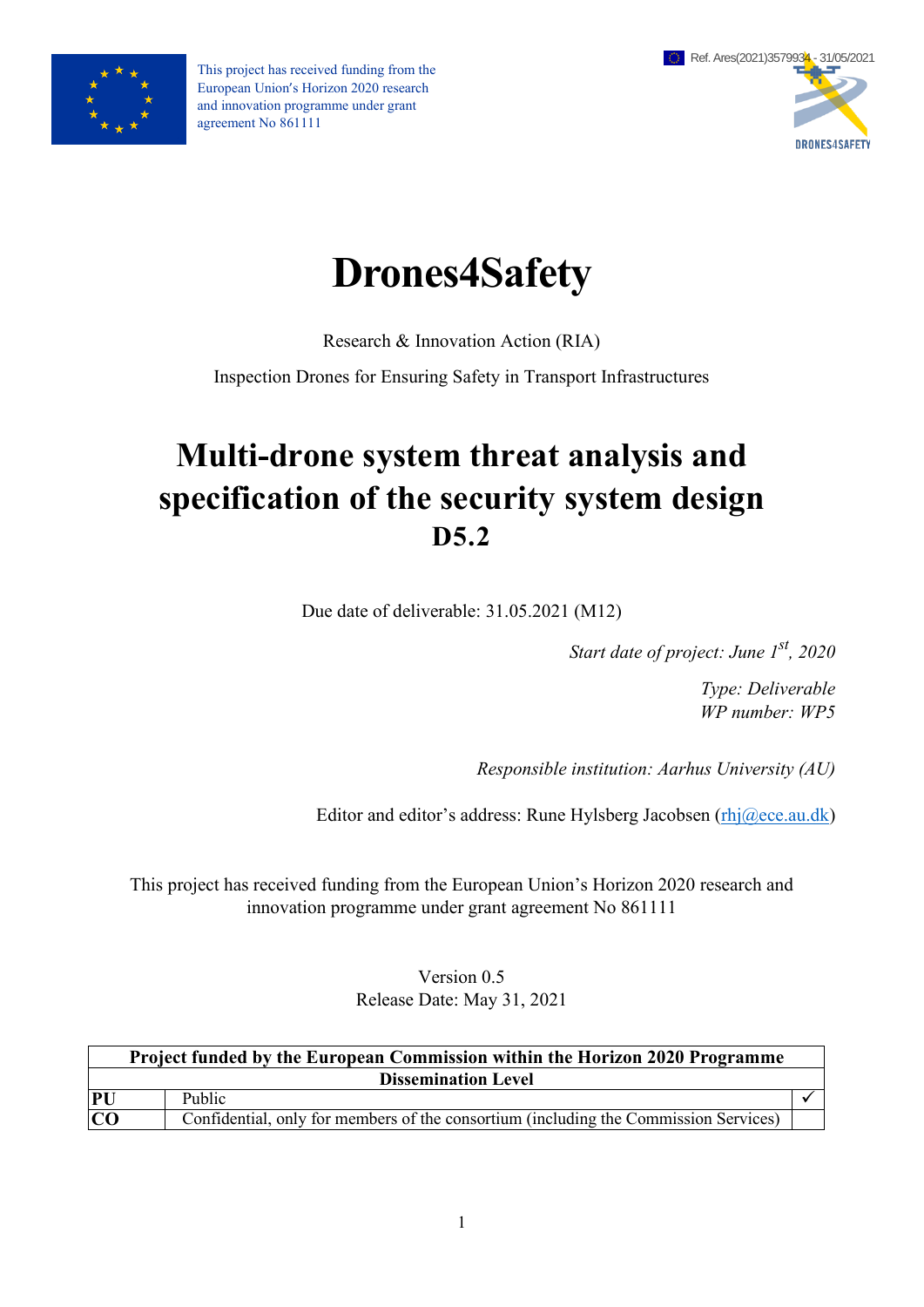# **Authors/contributors**

The following members of the project have contributed to the content and writing of this deliverable:

- Rune Hylsberg Jacobsen (AU, editor)
- Lea Matlekovic, University of Southern Denmark (SDU IMADA)
- Sam Münchow, Automotive & Rail Innovation Center GmbH (ARIC)

# **Change Log**

| Rev. | Date       | Who                    | Site       | Change                   |
|------|------------|------------------------|------------|--------------------------|
| 0.1  | 01/06/2020 | Annika<br>Lindberg     | <b>SDU</b> | Created initial version. |
| 0.4  | 31/05/2021 | H.<br>Rune<br>Jacobsen | AU         | First draft on version.  |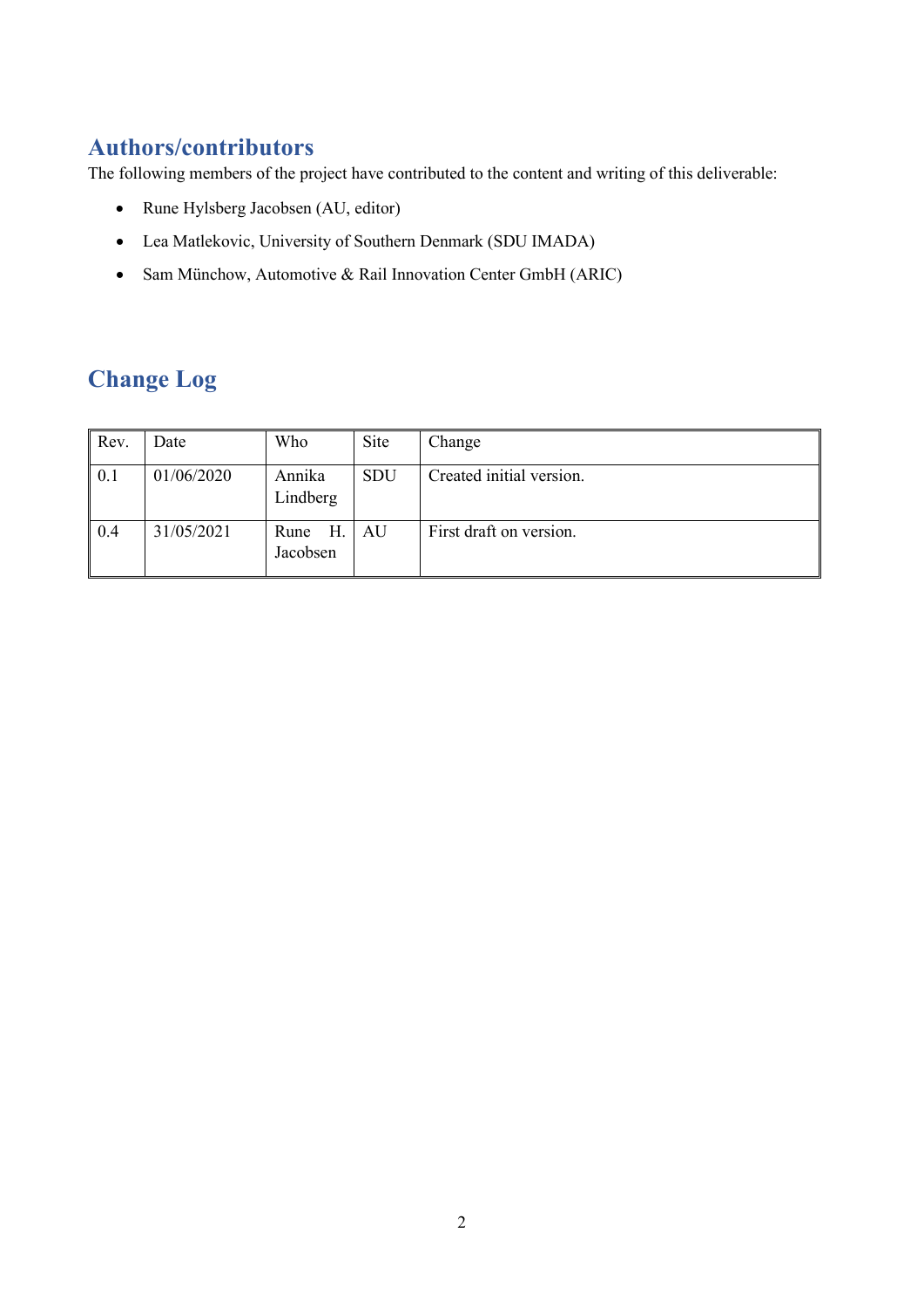# <span id="page-2-0"></span>**1 Executive Summary**

There is and increasing uptake of autonomous drones for inspection in the industry. The Drones4Safety (D4S) project is investigating the use of a swarm of autonomous drones connected to the Internet via a ground station or through a mobile network for inspection applications. The security of these type of systems is of utterly importance. On the one side, a malicious user intervening or taking control of the inspection drones can lead a disastrous crashing of the drones into ground infrastructures or even hitting humans. On the other hand, an adversary may maliciously overtake the drone system of parts of it to capture valuable assets.

This deliverable provides an analysis of threats and vulnerabilities of the D4S multi-drone system in the context of the defined inspection use cases in the project. We base the methodology for the analysis in the STRIDE model. This model ensures that the analysis addresses a broad view of threats as it classifies threats into spoofing, tampering, repudiation, information disclosure, denial-of-service, and elevation of privilege attacks. The identified threats are subsequently used as input in a threat analysis to prioritize them according to severity, i.e., the product of likelihood and impact.

We conclude by identifying the most important threats to counter in the multi-drone system and establish a set of recommendations for future versions of the D4S multi-drone system.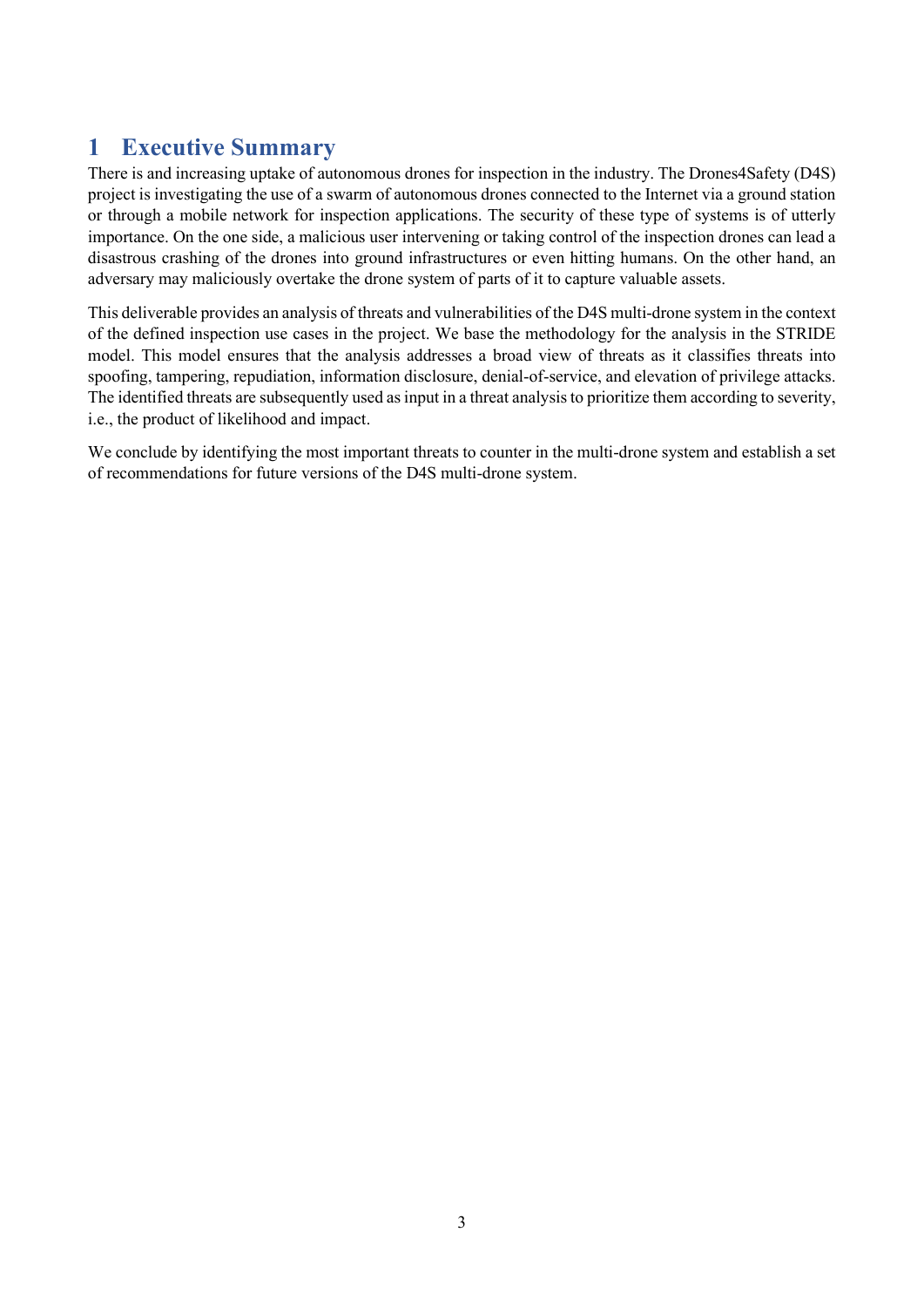# **Contents**

| 1              |       |  |  |  |  |  |  |  |  |
|----------------|-------|--|--|--|--|--|--|--|--|
| $\overline{2}$ |       |  |  |  |  |  |  |  |  |
|                | 2.1   |  |  |  |  |  |  |  |  |
|                | 2.2   |  |  |  |  |  |  |  |  |
| $\overline{3}$ |       |  |  |  |  |  |  |  |  |
|                | 3.1   |  |  |  |  |  |  |  |  |
|                | 3.2   |  |  |  |  |  |  |  |  |
|                | 3.2.1 |  |  |  |  |  |  |  |  |
|                | 3.2.2 |  |  |  |  |  |  |  |  |
|                | 3.2.3 |  |  |  |  |  |  |  |  |
|                | 3.3   |  |  |  |  |  |  |  |  |
| $\overline{4}$ |       |  |  |  |  |  |  |  |  |
|                | 4.1   |  |  |  |  |  |  |  |  |
|                | 4.2   |  |  |  |  |  |  |  |  |
|                | 4.3   |  |  |  |  |  |  |  |  |
| 5              |       |  |  |  |  |  |  |  |  |
|                | 5.1   |  |  |  |  |  |  |  |  |
|                | 5.2   |  |  |  |  |  |  |  |  |
|                | 5.3   |  |  |  |  |  |  |  |  |
|                | 5.4   |  |  |  |  |  |  |  |  |
|                | 5.5   |  |  |  |  |  |  |  |  |
|                | 5.6   |  |  |  |  |  |  |  |  |
| 6              |       |  |  |  |  |  |  |  |  |
| 7              |       |  |  |  |  |  |  |  |  |
|                |       |  |  |  |  |  |  |  |  |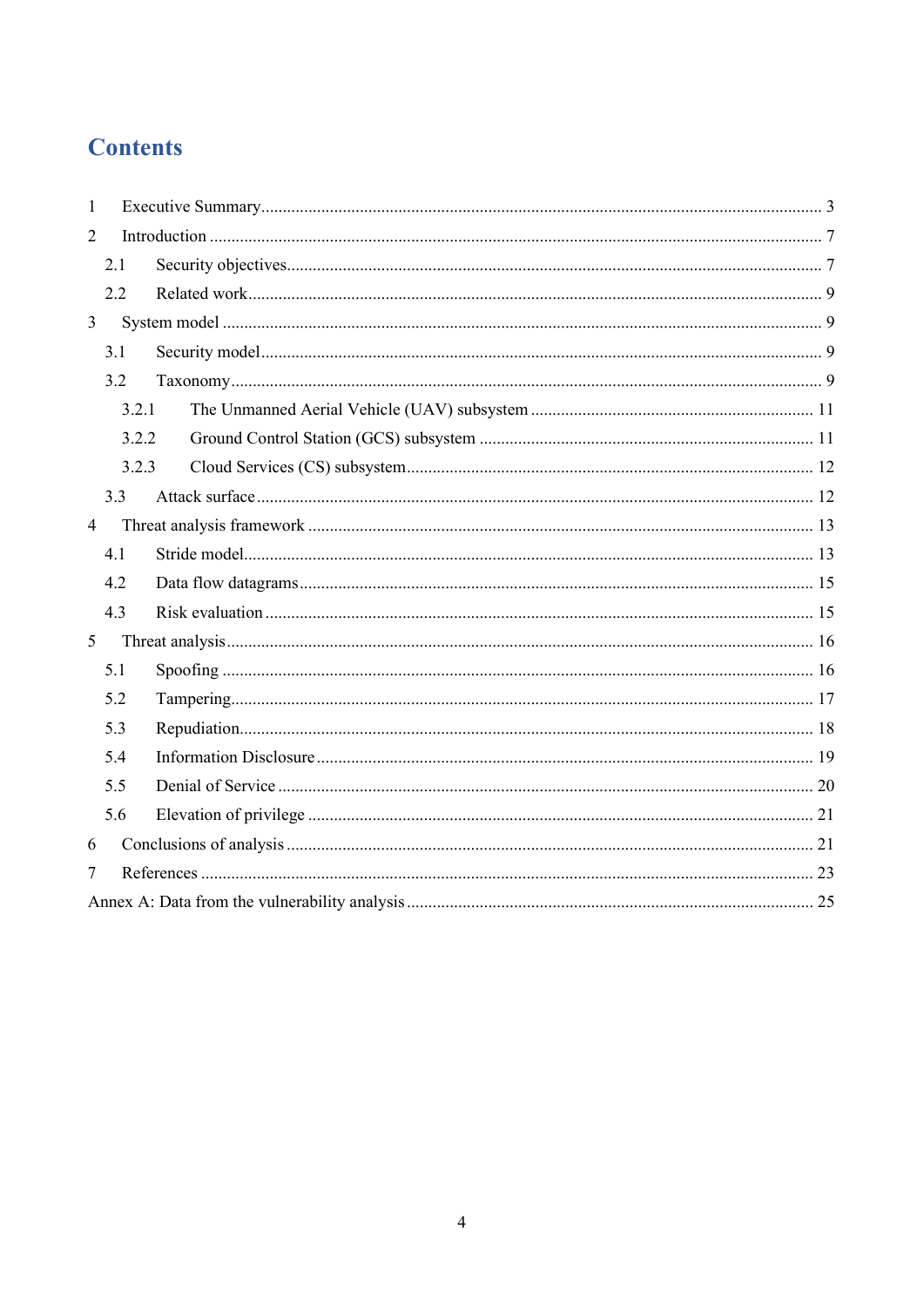# **Acronyms**

| Acronym          | Description                                 |
|------------------|---------------------------------------------|
| <b>APP</b>       | Application part (software)                 |
| C2               | Command and Control                         |
| <b>COM</b>       | Communication interface                     |
| <b>COTS</b>      | Common Of The Shelf                         |
| CS               | Cloud Services                              |
| <b>CSIRT</b>     | Computer Security Incident Response Team    |
| D <sub>4</sub> S | Drones4Safety                               |
| DoS              | Denial-of-Service                           |
| <b>DDoS</b>      | Distributed Denial-of-Service               |
| <b>DFD</b>       | Data flow diagram                           |
| <b>DSP</b>       | <b>Digital Signal Processor</b>             |
| <b>ENISA</b>     | European Union Agency for Cybersecurity     |
| <b>FDR</b>       | Flight Data Recorder                        |
| <b>GCS</b>       | <b>Ground Control Station</b>               |
| <b>GNSS</b>      | Global Navigation Satellite System          |
| <b>GPS</b>       | Global Positioning System                   |
| <b>ICT</b>       | <b>Information Communication Technology</b> |
| <b>IMU</b>       | <b>Inertial Measurement Unit</b>            |
| <b>INF</b>       | Computing Infrastructure                    |
| $\rm IP$         | <b>Internet Protocol</b>                    |
| <b>MANET</b>     | Mobile Ad Hoc Network                       |
| <b>MECH</b>      | Mechanical part                             |
| <b>OBC</b>       | On-board Computer                           |
| <b>OS</b>        | Operating System (Operating System part)    |
| <b>POW</b>       | Power distribution part                     |
| RF               | Radio Frequency                             |
| <b>ROS</b>       | Robotic Operating System                    |
| <b>SEN</b>       | Sensor part                                 |
| <b>SSL</b>       | Secure Socket Layer                         |
| <b>TCP</b>       | <b>Transmission Control Protocol</b>        |
| <b>TLS</b>       | <b>Transport Layer Security</b>             |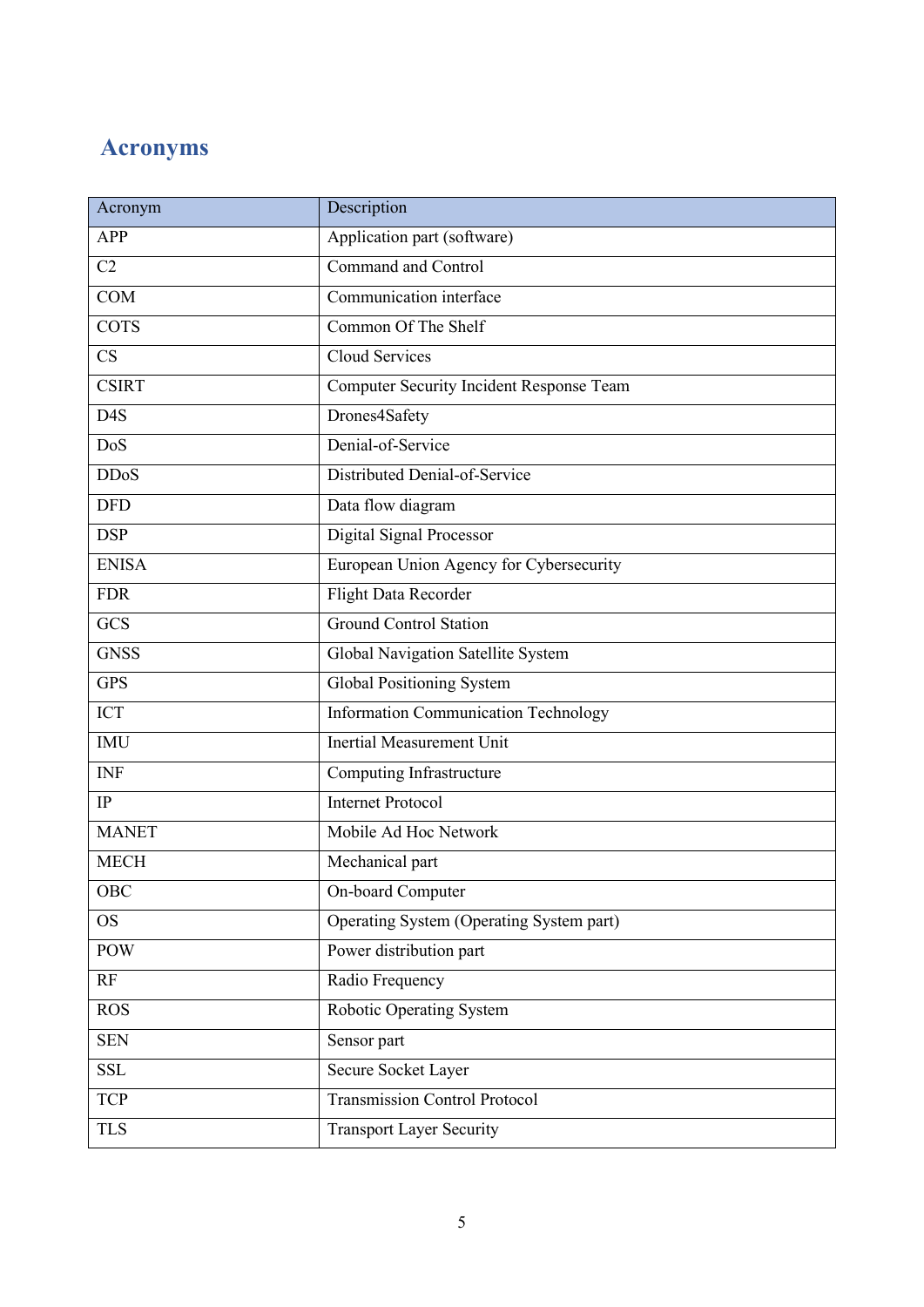| <b>UAS</b> | <b>Unmanned Aerial System</b>   |
|------------|---------------------------------|
| <b>UAV</b> | <b>Unmanned Aerial Vehicles</b> |
| <b>UDP</b> | User Datagram Protocol          |
| <b>UML</b> | Unified Modeling Language       |
| <b>USB</b> | Universal Serial Bus            |
| <b>WSN</b> | Wireless Sensor Network         |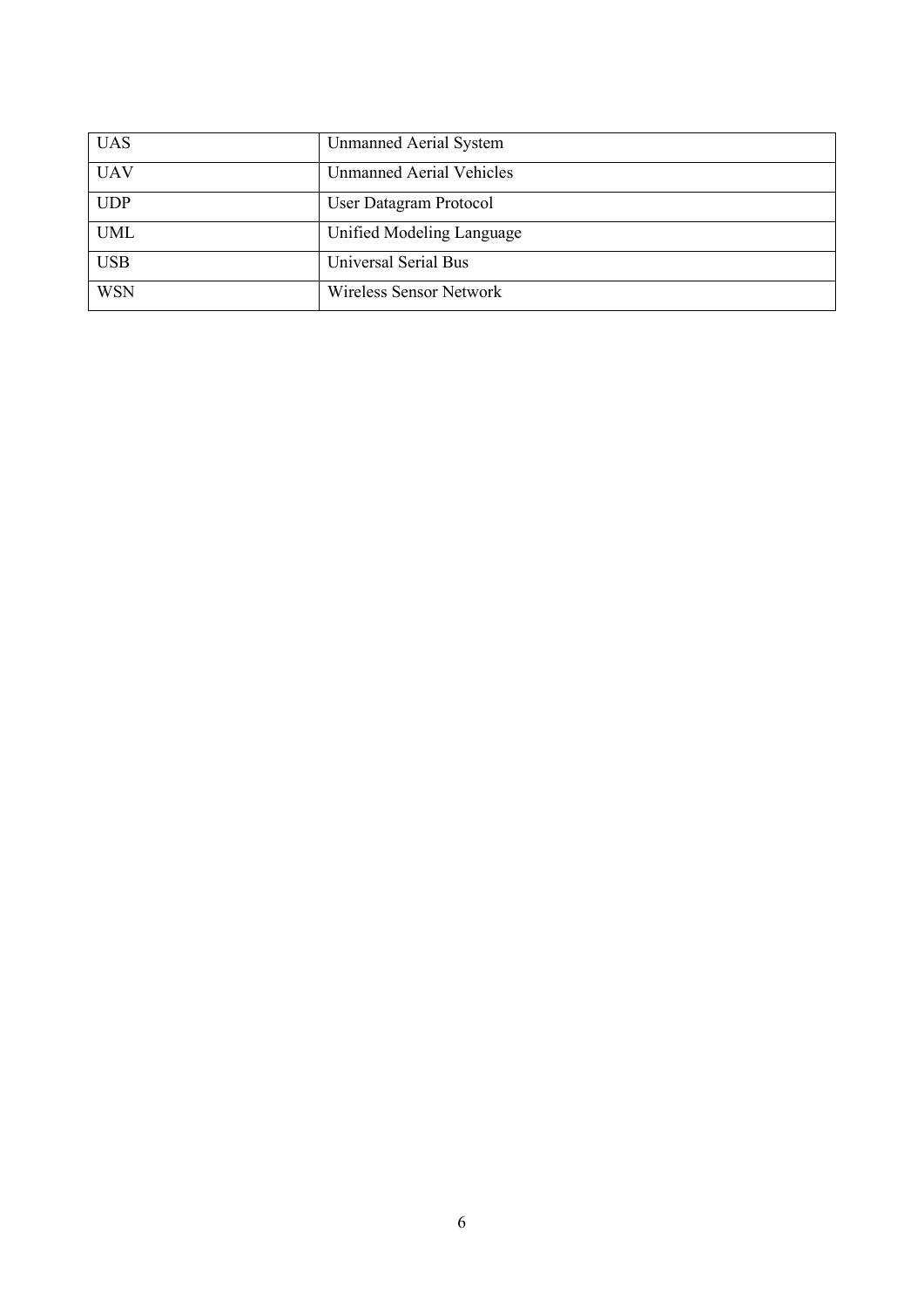# <span id="page-6-0"></span>**2 Introduction**

The use of Unmanned Aerial Vehicles (UAVs) in the airspace systems has been characterized as the next great step forward in the evolution of civil aviation. Although use of unmanned aircraft systems (UAS) in public service operations is thriving, civil use of UAS remains limited considering its huge potential societal impacts. During the past century breakthrough in research and innovation in autonomous robotics and UAV systems, or know with the more popular term: drone systems, has led to and increased deployment of drones in European airspace. Drones typically perform tasks such as surveillance, crop monitoring, imaging, surveying, search and rescue, infrastructure inspections and military use. Many of these drones execute their duties entirely autonomously without direct intervention of human operators. Due to the nature of the responsibilities of drones, their security is of utmost importance.

From a security point of view, the threat landscape is a collection of threats in a particular domain or context, with information on identified vulnerable assets, threats, risks, threat actors and observed trends [\[15\].](#page-22-1) Threat landscapes can be broad, including the entire range of cyber threats, or targeted at a particular sector, such as the financial sector, critical infrastructure, smart homes, or similar. Security threats to drones are typically targeted at the UAV system-level, which includes everything employed to allow the drone to function. This may include the hardware and software running on the drone, the ground control system piloting the drone and the connection between the two.

In 2009, the media reported that a US drone had been hacked by Iraqi insurgents [\[4\].](#page-22-2) Insurgents were able to intercepted live video feeds from the drones being relayed back to a US controller and revealing potential targets by using cheap internet software. The problem was only disclosed after the US military found many hours' worth of video recordings on militant laptops. Other known attacks to Unmanned Aerial Systems (UASs) includes computer virus inspection of the mission command center in US air force base controlling military drones [\[5\].](#page-22-3)

Researchers at Check Point Software Technologies Ltd. and DJI, recently shared details of a potential vulnerability that could have affected DJI's infrastructure, if exploited [\[6\].](#page-22-4) The researchers outlined a process in which an attacker could gain access to user accounts via a vulnerability discovered in the user identification process within a DJI cloud service (DJI forum).

The aim of this deliverable is to provide a security threat and vulnerability analysis of the multi-drone system designed and developed in WP5 of the Drones4Safety (D4S) project. The result of the analysis provided herein supports manufacturer of drone and robotics components to provide an understanding of the components needed in an autonomous multi-drone system and to allow them to identify and address security concerns within their systems in a prioritized manner.

# <span id="page-6-1"></span>**2.1 Security objectives**

The long-term commercial viability of the D4S inspection solution will heavily depend on the level of trust that can be provided to the end-users. As a first step, the D4S project needs to create awareness on system threats and point to possible mitigation and protections mechanisms. To this end, the design of the multi-drone system shall adhere to the following high-level aims:

- To ensure that information generated by or relating to an inspection drone is adequately protected against misuse or misappropriation;
- To ensure that the resources and services provided by the inspection services is adequately protected against misuse or misappropriation;
- To ensure that the security features are adequately compliant with standardized to ensure world-wide interoperability between different system components;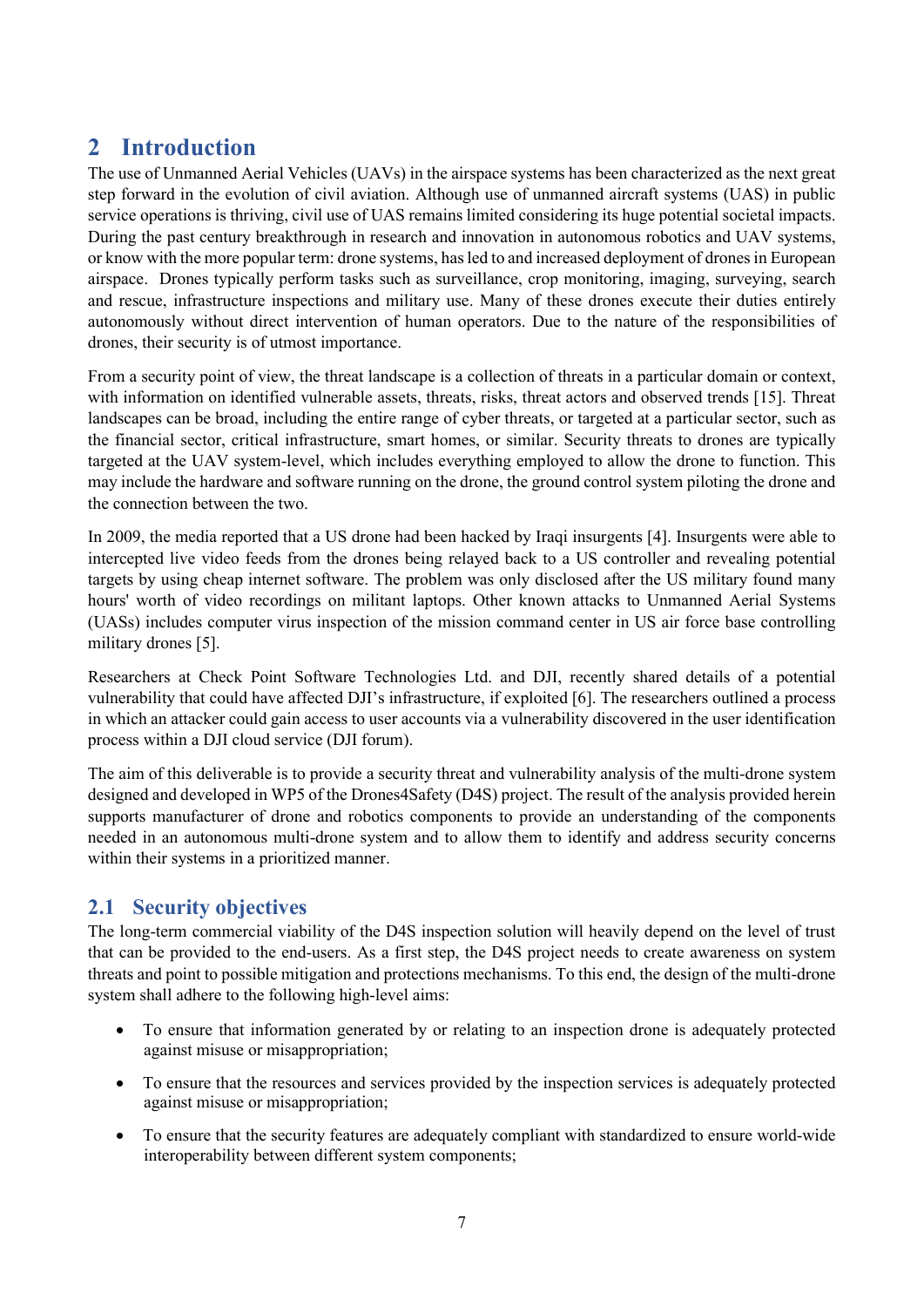- To ensure that the security features compatible with world-wide availability, i.e., there should be at least one ciphering algorithm that can be exported on a world-wide basis in compliance with the current international export regulations;
- To ensure that the implementation of security features and mechanisms can be extended and enhanced as required by new threats and services;
- To ensure that intellectual property of the system is protected against industrial espionage.

The drone platform, the platform of the GCS as well as the cloud-computing platform will be based on open hardware, Common Of The Shelf (COTS) components, and open software components and distributions such as the Linux Operating System (OS). Therefore, the above high-level security objectives need to be enforced and validated towards a third party e.g., a subsystem/component vendor or a service provider.

The above objectives together can be met by provision of methods to achieve the following security general objectives [\[10\]:](#page-22-5)

• **Confidentiality:**

The avoidance of the disclosure of information without the permission of its owner.

• **Integrity:**

The property that data has not been altered or destroyed in an unauthorized manner.

• **Authentication:**

The property of ensuring that a communicating entity is the one that it claims to be.

• **Authorization:**

The property of giving or preventing access to a system resource.

- **Availability:** The property of being accessible and usable upon demand by an authorized entity.
- **Non-repudiation:**

The property by which one of the entities or parties in a communication cannot deny having participated in the whole or part of the communication.

Many of these security goals can be achieved by the propose configuration and use of already implemented security features of third party products. As an example[, Table 1](#page-7-0) provides and overview of the essential security support available in Linux.

#### <span id="page-7-0"></span>*Table 1: Basic security features in Linux.*

#### Security features in Linux

- User authentication and authorization
- Encryption,
- Support for trusted computing platform/secure element
- Secure network layer
- Secure application layer channel between elements of the multi-drone system
- Firewall and packet filtering
- Wireless security support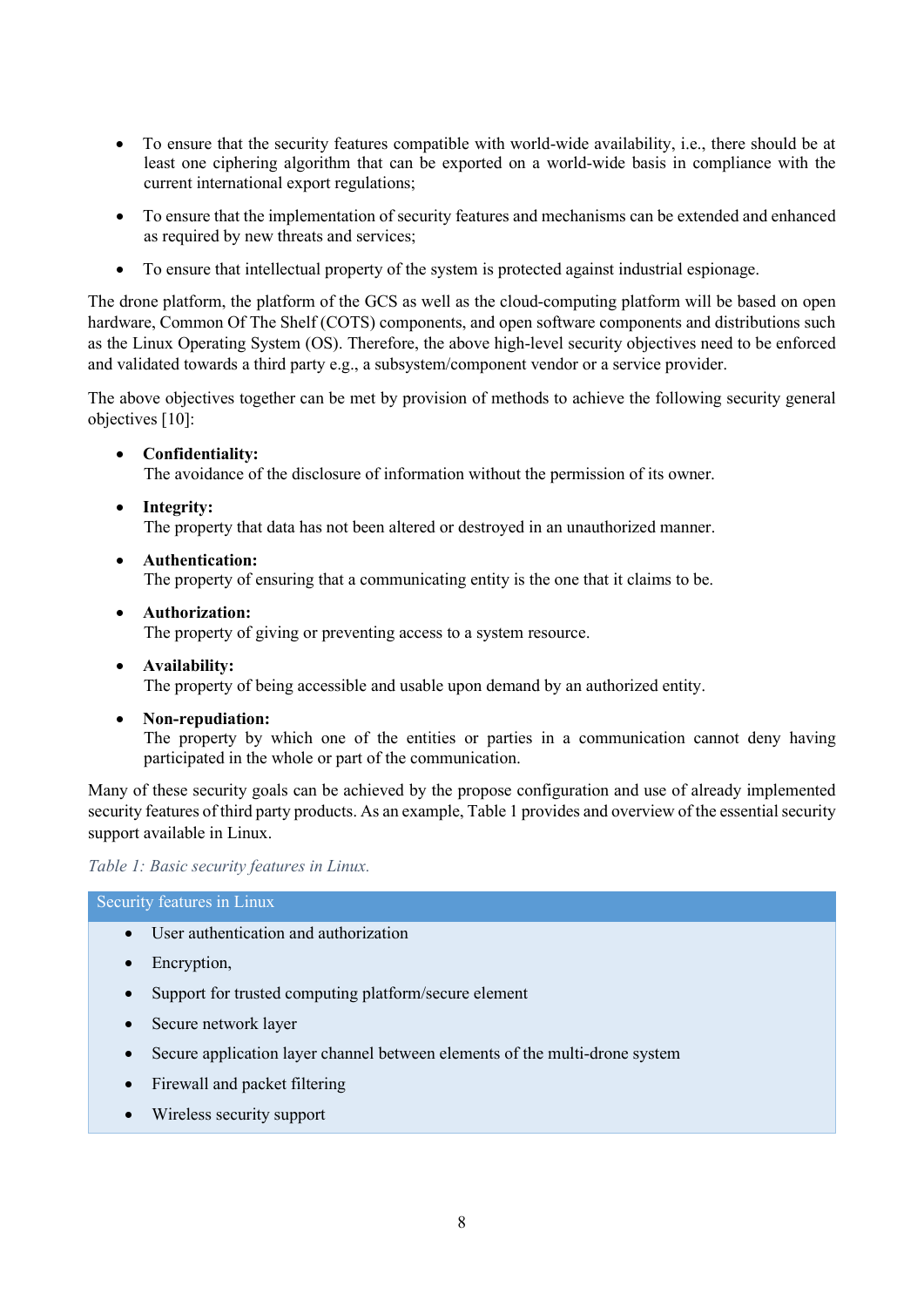## <span id="page-8-0"></span>**2.2 Related work**

The European Union Agency for Cybersecurity (ENISA) is the Union's agency dedicated to achieving a high common level of cybersecurity across Europe. Among others, the agency contributes to EU cyber policy, by identifying and evaluating the top cyber threats on a regular basis with the aim of enhances the trustworthiness of ICT products, services and processes [\[15\].](#page-22-1) To this end, ENISA has addressed thematic threat landscapes related to internet infrastructure, smart grids, and 5G networks of relevance to the D4S project.

In [\[1\]](#page-22-6) the authors provides an overview of autonomous UAS architecture and analyzes security threats to the system. The work focuses on a vulnerability assessment of the non-autonomous and long range autonomous UAS. The paper states that the placement of GCS open a new range of attacks that are not typical in most UAS deployments [1].

In [\[8\],](#page-22-7) the authors discuss various security threats to a UAV system. Threats are analysed and a cyber-security threat model showing possible attack paths is proposed. In this, work the security triad, with its three facets: Confidentiality, Integrity and Availability, was used as the overarching security model. Furthermore, the paper focused on communication model. It is argued that from a security and threat analysis perspective, it is necessary to understand that a typical UAV network is not similar to the traditional computer network.

Some researchers have compared the security model for a UAS to wireless sensor networks (WSNs) [\[12\]](#page-22-8) and mobile ad-hoc networks (MANETs) [\[20\].](#page-23-0) Although these network shows close similarity to WSNs, as both of them use wireless communication protocols [\[13\],](#page-22-9) there are other characteristics in which they differ. For instance, power requirements, amount of information being carried by channels, and the number of nodes in a WSN are much lower than in a networks of UAVs. Moreover, the coverage area for a UAS can be about thousand times bigger than that of a WSN. Moreover, all nodes of a WSN usually transmit their sensor data to one central node which communicates with external systems, in a network of UAVs, each of the UAVs needs continuously to communicate with the GCS.

# <span id="page-8-1"></span>**3 System model**

## <span id="page-8-2"></span>**3.1 Security model**

A security model is a framework for specifying and enforcing security policies for a system. Aside from enforcement of security, the security model also provides a reference for a systematic approach to analyzing threats and system vulnerabilities. The security model enables us to address specific security concerns and mitigations from different perspectives such as the different security objectives defined (cf. Sec. [2.1\)](#page-6-1).

Security needs to be addressed from a system point of view as security cannot be stronger as the weakest link of the system. In other words, security crosses interfaces between components and across stakeholder organizations. To make the analysis of security more manageable it is often advantageous to look at the taxonomy of a system from a functional point of view. The system taxonomy, which is a scheme for a hierarchical classification to organize the system into different groups/types of constituents.

## <span id="page-8-3"></span>**3.2 Taxonomy**

Our system-of-interest i.e., the multi-drone system is a subsystem of an unmanned aircraft system (UAS), which include additionally a Ground Control Station (GCS) and a system of communications with an Unmanned Aerial Vehicle (UAV), i.e., a drone. In the following, we analyze the system-of-interest from its structural and behavioral (operations) point of view with the aim to provide a taxonomy for the system. The taxonomy is used to structure the subsequent threat analysis by providing a breakdown structure of the system into subsystem/component levels.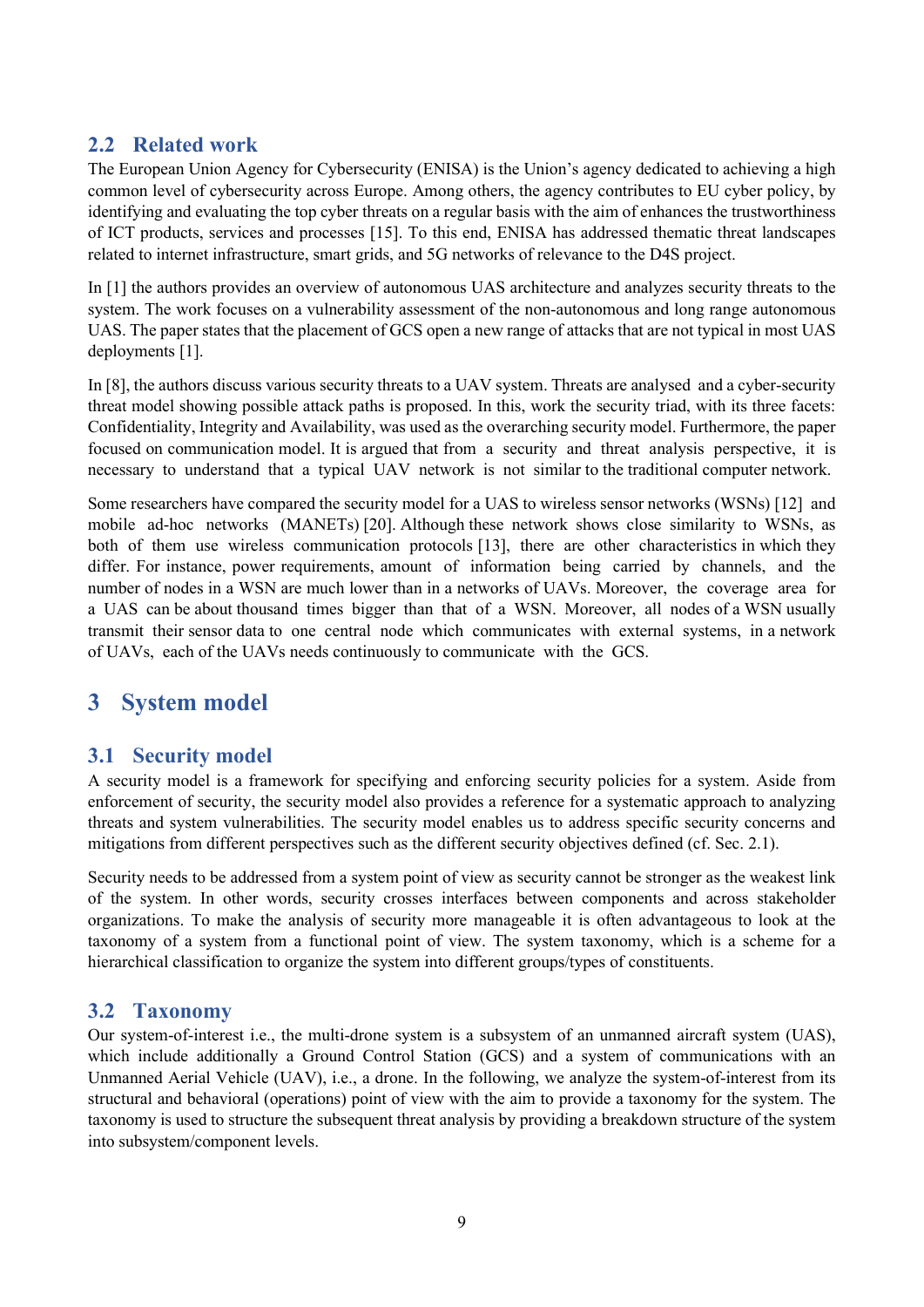Deliverable D2.4 provided an analysis of different inspection sites of interest for the D4S project to find specific use-cases for bridge and railway inspection suitable to test and validate the D4S platform including the multi-drone swarm system [\[11\].](#page-22-10) A more elaborate specification of the multi-drone system can be found in [\[14\].](#page-22-11)

During inspection missions, the multi-drone system will be deployed as a set of autonomous, collaborative drones. Each drone will be assigned a sequence of tasks e.g., inspecting an element of the target object, charging, etc. Each drone will be monitored by using a GCS. Communication between drones is needed to ensure coordination. The inspection mission is supported by a set of services deployed in the backend cloud infrastructure. Such digital services includes mission supervision from a Control Station and storage of inspection images (payload data).

To analyze the security threats of the multi-drone system in the context of the two types of inspection use cases addressed in the D4S project [\[11\],](#page-22-10) we provide a breakdown of the system into its main subsystems.

[Figure 1](#page-9-0) shows the overarching system concept of the D4S project.



<span id="page-9-0"></span>*Figure 1: System overview for the multi-drone system in operation.*

The multi-drone system forms a wireless mesh network (WiFi mesh) to support collaboration between drones. The drone mesh network also acts to extend the coverage that can be served by a GCS. Each drone is connected to a GCS for supervisory control through a command and control channel (C2). For this purpose long range LoRa wireless communication or by using proprietary Radio Frequency (RF) communication. This network setup ensure a level of redundancy because each drone is equipped with at least two different types of radio interfaces. Furthermore, it allow telemetry and payload data to be routed over multiple hops in the network.

The UAS contains a set of digital support services such as mission planning, data storage etc. provided through a cloud backend in [\[14\].](#page-22-11) Although dedicated network access is possible, it is anticipated that access to the cloud backend typically will obtained by using public Internet services to reduce overall system cost. In case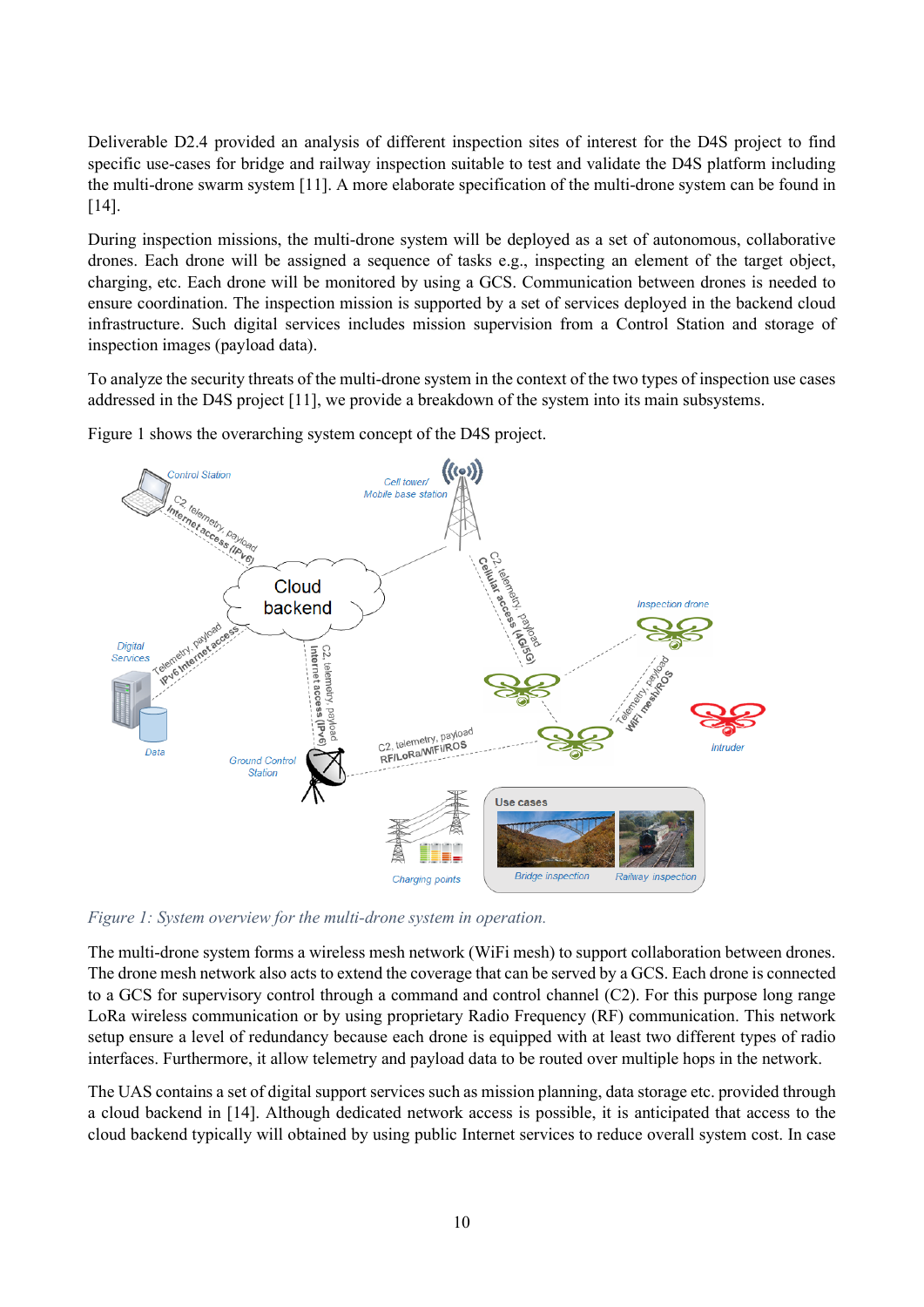there is 4G or 5G mobile network coverage at the inspection area, drones may optionally be equipped with data modems to connect to cloud services of the UAS.

[Figure 2](#page-10-2) shows the taxonomy of our UAS. On the top-tier (Tier 1) we are addressing the UAS generally. As we progress the tier levels, the breakdown structure becomes more specific. On Tier 2, we have the multidrone system i.e., the UAVs, the Ground Control System (GCS) and the Cloud Services (CS). All these elements are needed to carry out the inspection use cases of the D4S project. Tier 3 contains the components composing the subsystems on Tier 2. These include mechanical parts, sensors, communication and power elements as well as operating system and software applications.



*Figure 2: Taxonomy of the UAS.*

#### <span id="page-10-2"></span><span id="page-10-0"></span>3.2.1 The Unmanned Aerial Vehicle (UAV) subsystem

In D4S, we consider rotary-wing drones (UAVs) for inspection due to the high maneuverability. An UAV is composed of mechanical (MECH) parts such as the body frame, electrical motors, propellers and antennas. The UAV is further equipped with sensors (SENs) to support the inspections and well as the drone navigation e.g., IMUs, a GNSS receiver, magnetometers, cameras, and possible also LIDARs. An operating system (OS) including flight-controllers and on-board computing (OBC) platforms support the running of software applications (APPs). Furthermore, the UAV subsystem embeds a number of communication interfaces (COMs) accessible through antenna systems and through electronic ports such as USB. A power distribution system (POW) ensures power to be delivered to relevant mechanical parts as well as the computing systems. Moreover, the POW offers a way to harvest energy from a charging point.

It is important to note that UAVs have limited memory and computation capability as compared to the GCS and in particular C[S \[21\].](#page-23-1)

#### <span id="page-10-1"></span>3.2.2 Ground Control Station (GCS) subsystem

Multiple UAVs may connect to a single GCS. Multiple GCS can be deployed to serve a single or multiple UAVs. The GCS takes flight commands from the pilot and transmits them wirelessly to the flight controller and the OBC of the UAV. UAVs communicate with the ground control station through C2 links of the COM.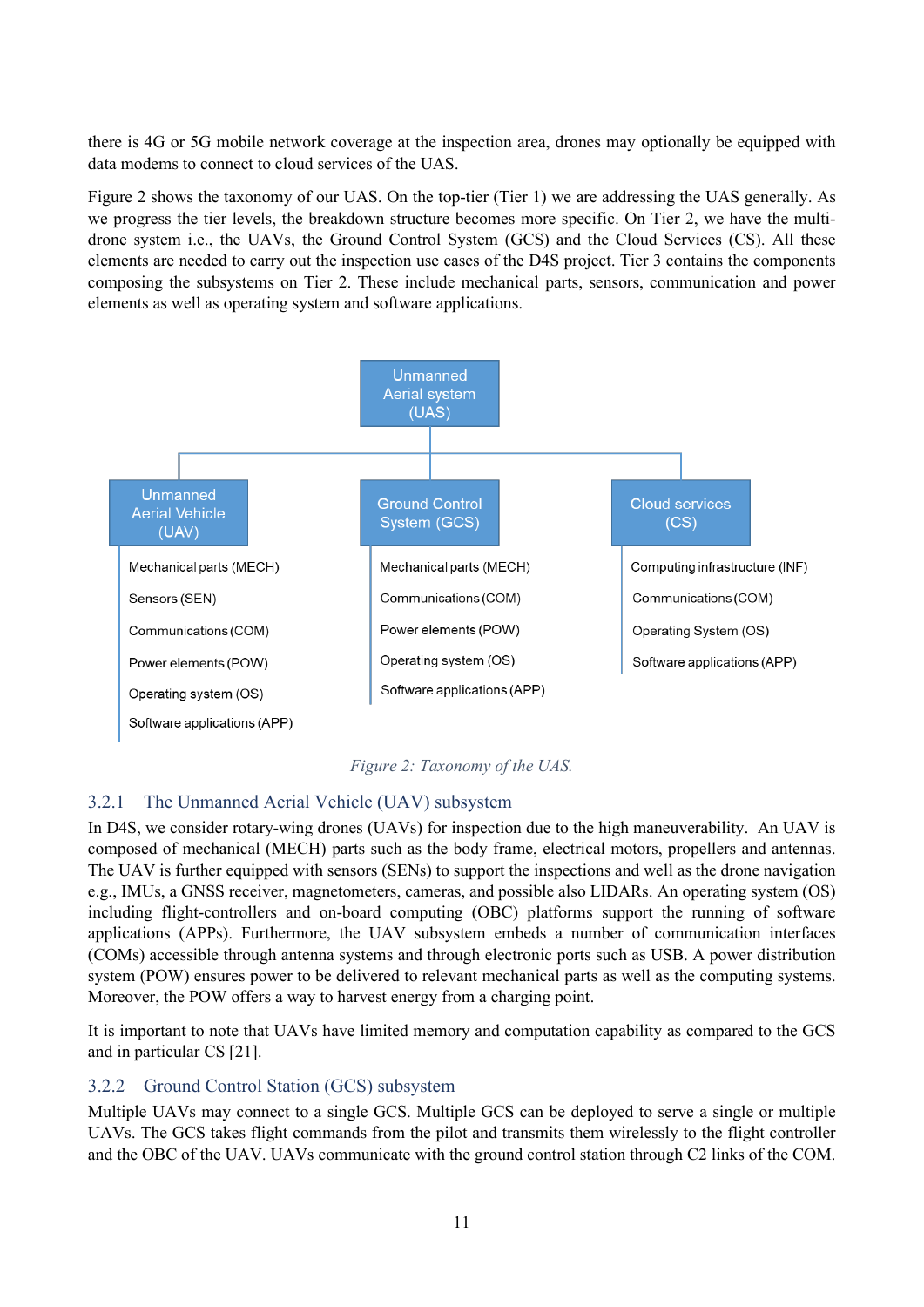Although always wireless, different mediums such as radio frequency (RF), cellular network, satellite, and WiFi are used to support a variety of communication interfaces (COMs). Furthermore, the GCS is an IP node that allows multi-drone system to connect to the Internet. Like the UAV, the GCS is composed of mechanical (MECH) parts such as a ruggedized computer container, antennas, and possible also a display. A computing platform with operating system (OS) supports the running of application (APPs) on the GCS. The GCS will typically be battery powered (POW) to ensure that it can be carried in the field.

#### <span id="page-11-0"></span>3.2.3 Cloud Services (CS) subsystem

A backend cloud infrastructure is used for payload storage and processing and the display of mission data. The cloud infrastructure stores sensitive information about the customer, their missions, and the payload results. For this reason, the security and privacy of the cloud is an important aspect of the UAS threat analysis. Access to cloud services is provided over an IP infrastructure (COM). This allows us to deploy standardized cybersecurity protection from the Internet society such as firewalls, intrusion detection and prevention systems as well as protocols for protecting application data e.g., TLS/SSL. A key aspect of the cloud services is to provide a scalable storage and computation infrastructure (INF). The continuous collection of high-resolution inspection images and possible videos will require large and resilient data storage capacity. Furthermore, algorithms in data analysis and machine learning calls for upscaling of the computing infrastructure.

#### <span id="page-11-1"></span>**3.3 Attack surface**

The attack surface of the multi-drone system may be considered as the combination of the different points for cyberattacks, where a malicious user (i.e., the "attacker") can try to enter data to or extract data from the system. Keeping the attack surface as small as possible is a basic security measure.

The attack surface of the multi-drone system can be divided into attack made possible by

- Gaining (capturing) physical access to one or more drones or ground control stations (GCSs)
- Intervening, intercepting or otherwise exploiting a communication interface
- Manipulation with the software installed in a drone, in the cloud software or in the GCS.

Concerning communication, one may further differentiate between data traffic that is used for control and data resulting from the mission operations. Examples of control data includes command & control information for operating the drones, control data to maintain connectivity such as routing information or data to maintain security such as key exchange.

It is important to note that cyberattacks on communication interfaces can take place at different layers in the protocol stack [\(Figure 3\)](#page-11-2). Obviously, a wireless interface can be intercepted from the knowledge of the radio frequencies in use and with a proper selection of radio equipment and antennas. As the multi-drone system connects to the Internet, among other to get access to Cloud Services (CS), the system is exposed to communication over IP networks and the vulnerabilities

<span id="page-11-2"></span>

*Figure 3: D4S protocol stack simplified view.*

associate with this. There is a good knowledge base published concerning threats related to TCP/IP communication (see e.g., [\[23\]\)](#page-23-2) and vulnerabilities on the Internet are continuously monitored by organization such as CSIRT [\[24\].](#page-23-3) The increasing use of ROS for autonomous robotic systems in the industry exposes for a new set of communication interfaces [\[25\].](#page-23-4)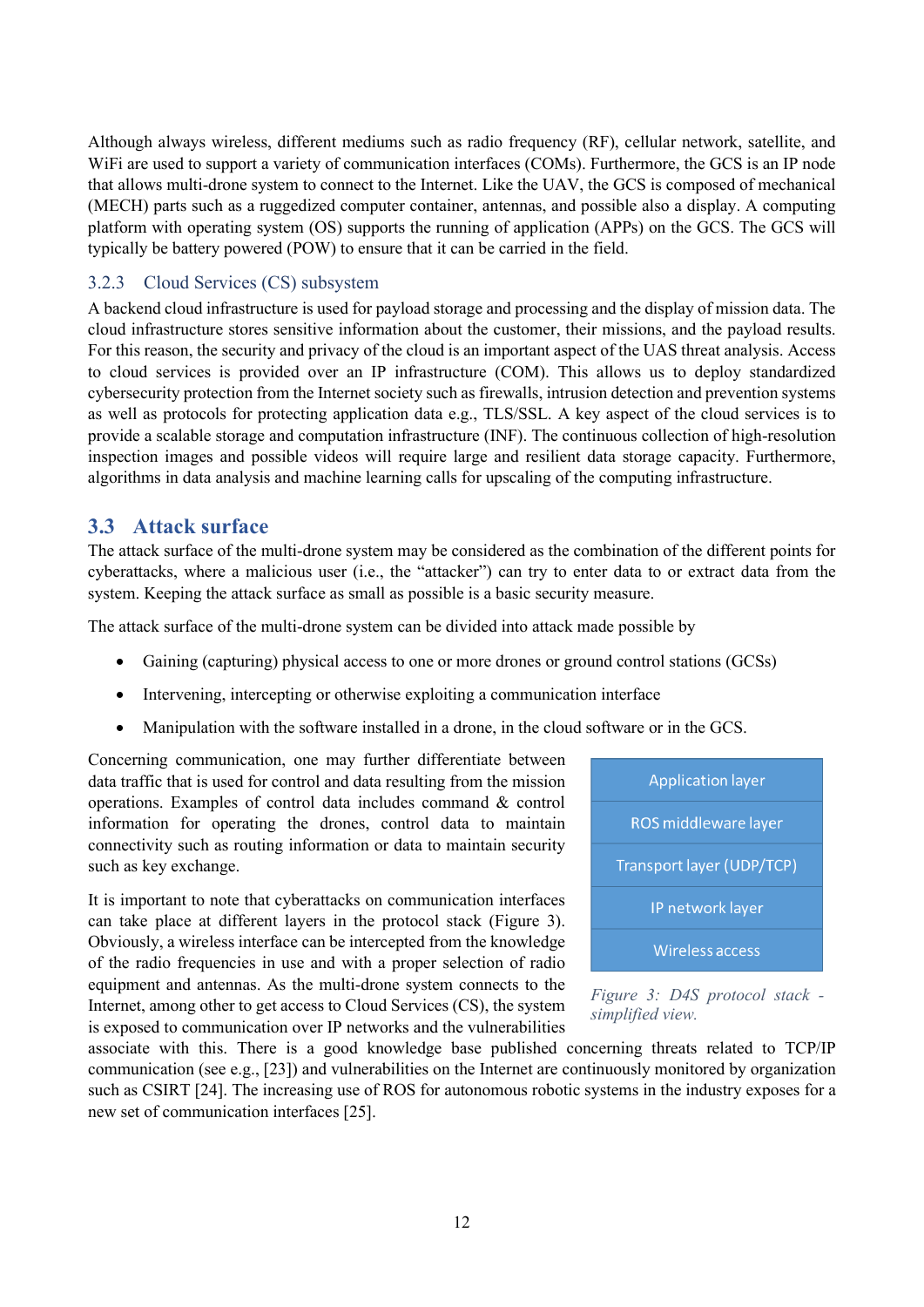Software security is a long-standing challenge to digital industries. A software bug may lead the software to act differently from the intended behaviour as defined in the software specification. This may result in a vulnerability that can be exploited by a malicious user [\[26\].](#page-23-5) Furthermore, "backdoors" probably exists in software [\[27\].](#page-23-6) This vulnerability is further stressed by the large amount of open source software used in the multi-drone system. This is a common practice throughout digital industries and natural consequence of the complexity of modern computer systems. Executing unknown code has several security implications among others it involves the question whether the executable software has some un-documented, unwanted, or hidden functionality [\[27\].](#page-23-6)

# <span id="page-12-0"></span>**4 Threat analysis framework**

This section introduces the methodology used to analyze threats and vulnerabilities of the D4S UAS. It introduces the STRIDE model, which is an emerging technique for threat analysis of digital information systems [\[2\].](#page-22-12) Furthermore, we introduce the data flow diagram, which is a useful method for understanding the behavior of a system from the point of view of data flowing between subsystems and components of the system. Towards the end of the section, we describe our method to evaluate risk, which is essential for providing a prioritization of security threats.

#### <span id="page-12-1"></span>**4.1 Stride model**

To define the requirements and derive potential solutions to secure the drone inspections, the WP5 team have applied the STRIDE methodology to collected input from the use case owners and compiled the results. STRIDE was developed by Microsoft and used for analysis of computer security threats at first [\[2\]](#page-22-12)[\[3\].](#page-22-13) The STRIDE methodology can also be used for other systems. The name comes from the initials of the different threat categories that the model covers. [Table 2g](#page-12-2)ives an overview on the different threats and the according security properties.

| <b>Threat category</b>            | <b>Security objective</b> | <b>Description</b>                                                                                                                                                                                                                                                                                 |
|-----------------------------------|---------------------------|----------------------------------------------------------------------------------------------------------------------------------------------------------------------------------------------------------------------------------------------------------------------------------------------------|
| <b>Spoofing</b>                   | Authentication            | Pretending to be something or someone other than yourself.<br>This includes the illegally accessing and then using another<br>user's authentication information, such as username and<br>password.                                                                                                 |
| <b>Tampering</b>                  | Integrity                 | Data tampering involves the malicious modification of data<br>or other parts of the system.                                                                                                                                                                                                        |
| Repudiation                       | Non-Repudiation           | Claiming that you did not do something, or were not<br>responsible. Repudiation threats are associated with users<br>who deny performing an action without other parties<br>having any way to prove otherwise. Nonrepudiation refers<br>to the ability of a system to counter repudiation threats. |
| <b>Information</b><br>disclosure  | Confidentiality           | Providing information to someone not authorized to see it:<br>data leak or privacy breach                                                                                                                                                                                                          |
| <b>Denial of Service</b><br>(DoS) | Availability              | Denial of service (DoS) attacks deny service to valid users<br>by e.g., absorbing resources needed to provide service.                                                                                                                                                                             |
| <b>Elevation of privilege</b>     | Authorization             | Here an unprivileged user gains privileged access and<br>thereby has sufficient access to compromise, destroy or get<br>access to do something they are not authorized to.                                                                                                                         |

<span id="page-12-2"></span>*Table 2: Explanation of the STRIDE threat methodology. Adapted from [\[2\].](#page-22-12)*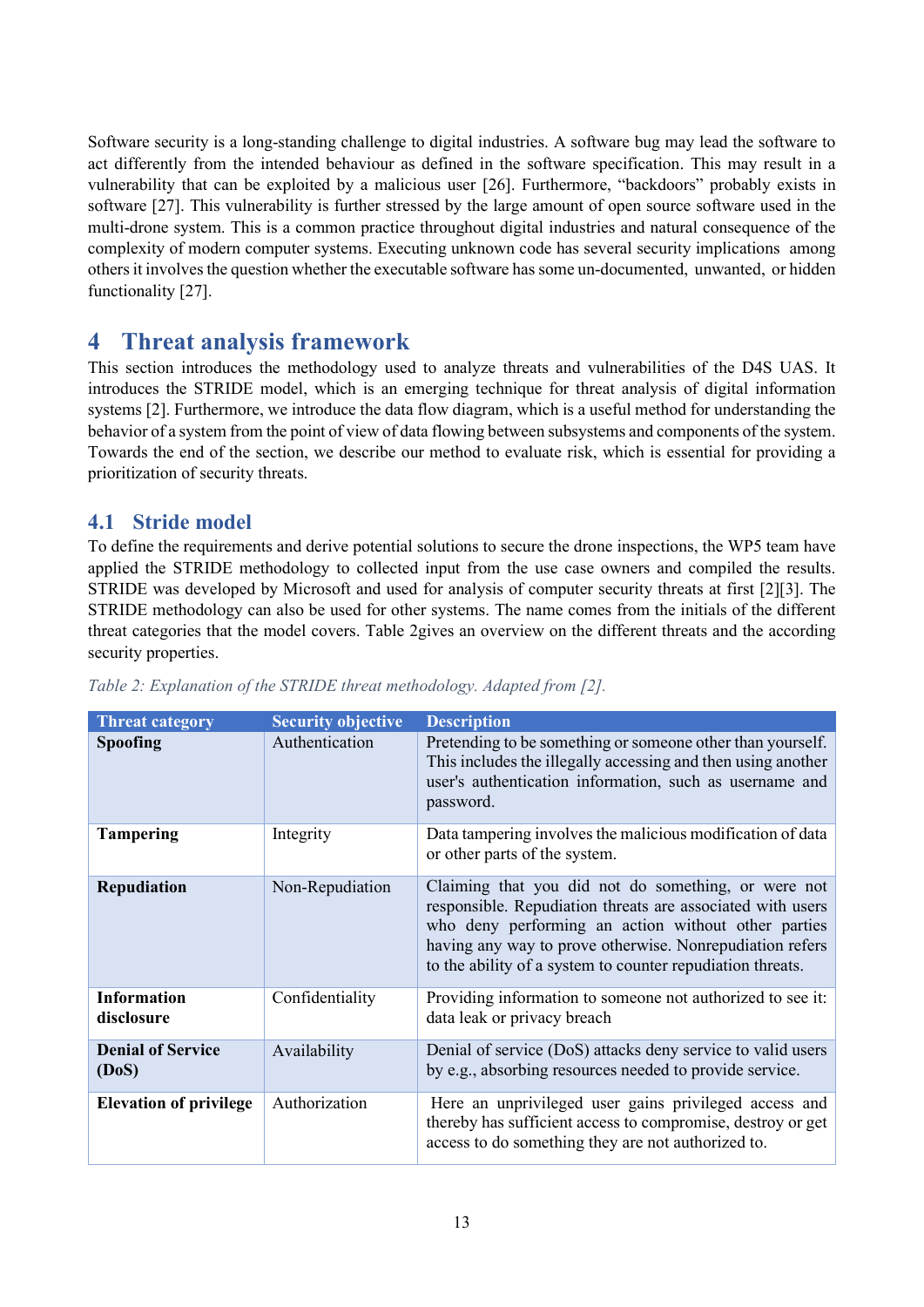To analyze a D4S multi-drone system, a system overview is created that contains the relevant processes and communication links. The applicable STRIDE threats are then identified on system level for every entity. Afterwards a more detailed look is taken at the involved processes and other entities.

- 1. First, we identify the assets of an entity of the system. Those assets should be directly coupled to the entity.
- 2. The next step is to define threats that can harm the defined assets. This is done on a high-level using the STRIDE categories. Tampering of data can for example be a threat, if data integrity is an asset. How data can be tampered is not part of this analysis.
- 3. A risk assessment is performed for each of the defined threats to identify the potential impact and therefore be able to identify the most crucial threats.

The results of this STRIDE analysis will later be used to identify the security architecture and mitigation technologies in D4S. In the following, the threats and risk rating for the most important processes and communication links of the use cases will be listed.

[Figure 4](#page-13-0) illustrates the workflow conducted to elicit and prioritize threats for the multi-drone system.



*Figure 4: Workflow for the threat analysis.*

<span id="page-13-0"></span>To follow STRIDE, we decompose our system into relevant components, analyze each component for susceptibility to the threats, and address these threats individual with the aim to propose way to mitigate these. Threats are ranked according to a risk assessment (see Section [4.3\)](#page-14-1). The risk assessment yields the risk-level as a product of the assessed scoring of the likelihood and impact of the risk. The process is repeated until we are comfortable with any remaining threats. Eventually, we manage to break our system down into components and mitigate all the threats to each component. However, this is be itself not sufficient to prove that the system is secure since we have not yet shown that the interactions between components and subsystems are individually immune to a spoofing threat are not susceptible to a spoofing threat when they are combined into a system. In fact, threats may materialize only when subsystems are joined to create larger systems. In most of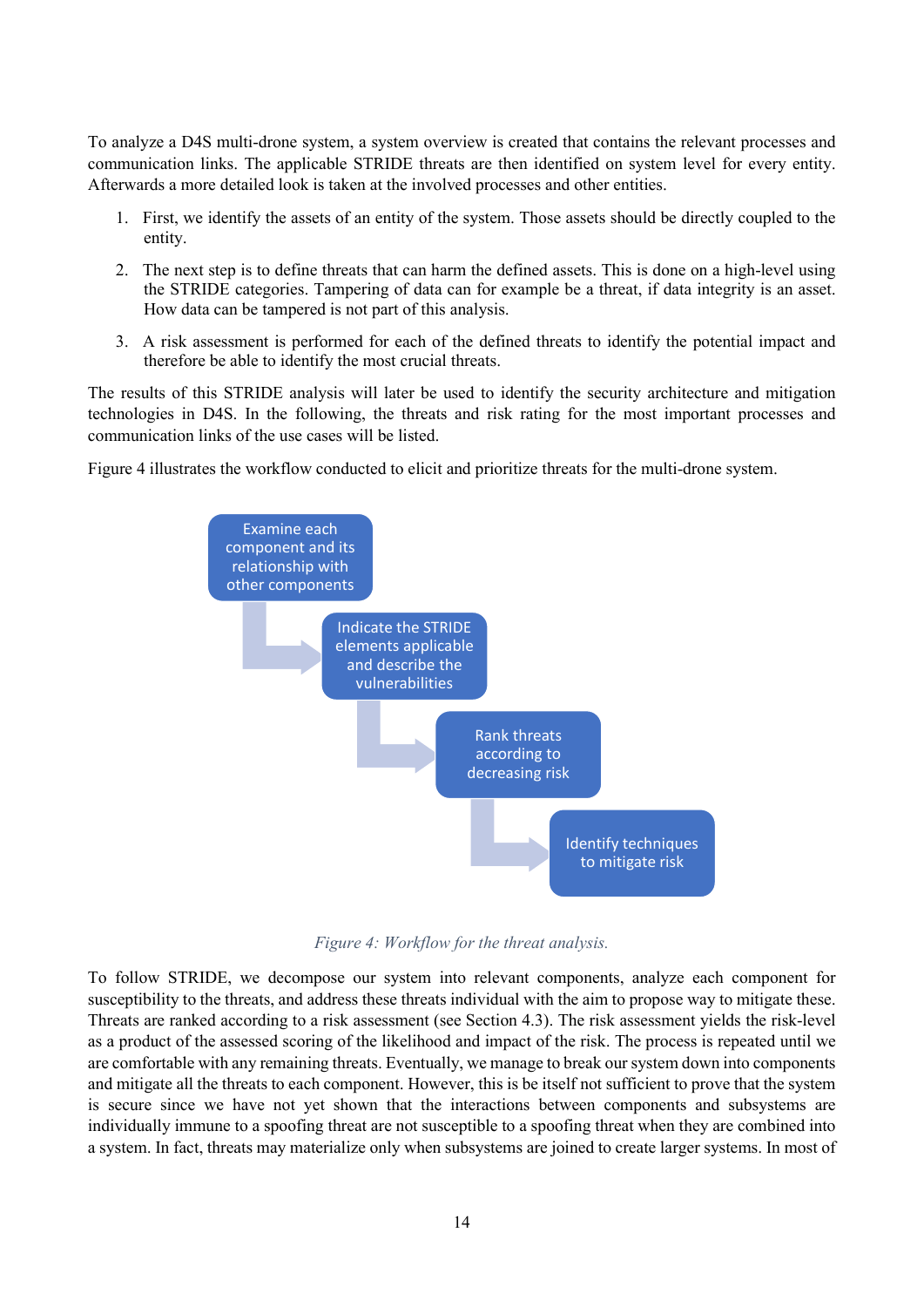those cases, the very act of combining subsystems into larger systems involves violating the original assumptions the subsystem made.

[Table 2](#page-12-2) also provides a linking of the STRIDE elements with the security objectives from Section [2.1.](#page-6-1)

## <span id="page-14-0"></span>**4.2 Data flow datagrams**

Data flow diagrams (DFDs) may be used to graphically represent the interaction of subsystem components in integrated system. The main objectives to use data flow diagram representations in the threat analysis is to ensure threat that arises in the interplay between different subsystems are properly addressed.

DFDs use a standard set of symbols consisting of four elements: data flows, data stores, processes, and interactors, and for threat modelling, we add one more—trust boundaries[. Table 3](#page-14-2) lists the symbols. Data flows represent data in motion over network connections etc. Data stores represent files, databases, registry keys, and so no. Processes are computations, algorithms or programs (software) run by the computer.

<span id="page-14-2"></span>*Table 3: List of items and symbols of a data flow diagram.*

| <b>Item</b>           | <b>Symbol</b>                 |
|-----------------------|-------------------------------|
| Data flow             | One way arrow                 |
| Data store            | Two parallel horizontal lines |
| <b>Process</b>        | Circle                        |
| <b>Multi-process</b>  | Two concentric circles        |
| <b>Interactors</b>    | Rectangle                     |
| <b>Trust boundary</b> | Dotted line                   |

## <span id="page-14-1"></span>**4.3 Risk evaluation**

Threats are analyzed with respect to their likelihood of occurrence, their possible impact on individual users and system and the global risk they represent. [Table 4](#page-15-2) shows the Risk Evaluation Grid, which is used for the threat analysis of various threats and has been defined as a standard grid in the ETSI threat assessment methodology [\[10\].](#page-22-5) The evaluation is conducted according to three criteria: *Likelihood*, *Impact* and *Risk*.

This grid helped us in our detailed analysis. The analysis helps us in determining the likelihood, impact and risk of each of the possible threats and gives us an insight in the overall possible damage to the system due to a particular threat.

The Likelihood score evaluates the possibility of attacks being initiated. It is *Unlikely* (1) if a potential attacker has much less information and needs to resolve several technical difficulties, or if there is a low motivation. It is *Possible* (2) if there are lesser or no technical problems, or if there are several reasons for someone to launch an attack and it is *Likely* (3) if there is a high motivation and no problems.

The Impact score signifies the resulting state of the system after an attack. It is *Low* (1) if the attack creates only low-level problems, and the problems created are usually reversible and repairable. It is *Medium* (2) if the attack is directed to loss of service of a single user for a considerable amount of time or limited scope outage for a multi-user system. The Impact is High (3) if the attack directed to a single user causes a loss of service for a long period of time or longer periods of outages with many users being affected and possible law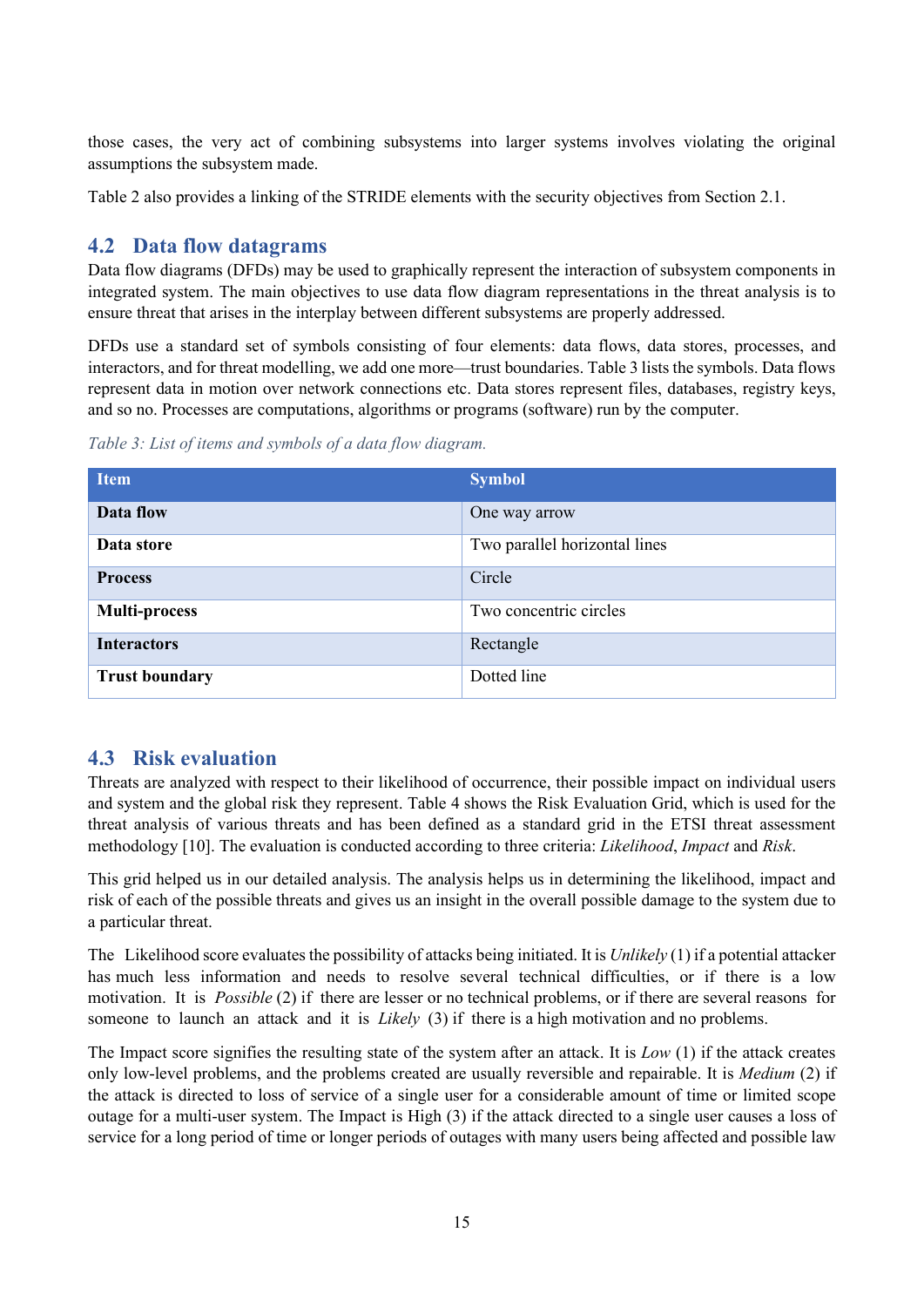violations or financial losses. The Likelihood and Impact vary from one to three as shown in [Table 4.](#page-15-2) the Risk is calculated as the product of the Impact and Likelihood values For a given threat.

|            |          |                   | <b>Rationale</b>            |               |  |  |  |
|------------|----------|-------------------|-----------------------------|---------------|--|--|--|
| Criteria   | Cases    | <b>Difficulty</b> | <b>Motivation</b>           | <b>Ranks</b>  |  |  |  |
| Likelihood | Unlikely | <b>Strong</b>     | Low                         |               |  |  |  |
|            | Possible | Solvable          | Reasonable                  | 2             |  |  |  |
|            | Likely   | None              | High                        | 3             |  |  |  |
|            |          | <b>User</b>       | <b>System</b>               |               |  |  |  |
| Impact     | Low      | Annoyance         | Very limited outage         |               |  |  |  |
|            | Medium   | Loss of service   | Limited outage              | $\mathcal{D}$ |  |  |  |
|            | High     | Long time loss of | Long term outage            | 3             |  |  |  |
|            |          | service           |                             |               |  |  |  |
| Risk       | Minor    |                   | No need for countermeasures | 1,2           |  |  |  |
|            | Major    |                   | Threat need to be handled   | 3,4           |  |  |  |
|            | Critical |                   | High priority               | 6,9           |  |  |  |

#### <span id="page-15-2"></span>*Table 4: Risk evaluation grid.*

# <span id="page-15-0"></span>**5 Threat analysis**

In this section, we will discuss threats in detail using the STRIDE Threat Model. Our analyses is organized according to the STRIDE threat categories. It is a synthesis of a data collection process in WP5, where work package members have given their input to set of foreseeable security threats.

## <span id="page-15-1"></span>**5.1 Spoofing**

The drone system implements a swarm of drones. Drones can join or leave the swarm in a dynamic way. A malicious drone could make a spoofing attack and potentially join the swarm. This could allow the malicious drone to eaves drop on the drone-to-drone communication, hijack data traffic in the wireless mesh, and thereby make a man-in-the middle attack. Furthermore, a malicious drone, which has gained access to the multi-drone network will be able to inject spurious/false/corrupted data that potentially will disturb the coordination functions of the swarm. For instance, a formation-flying maneuver could be destroyed or the swarm could be tricked into believe that fellow drones are in false positions. Unfortunately, detecting a malicious drone in an autonomous swarm is a complicated task that may implement sophisticated learning and clustering algorithms [\[20\].](#page-23-0)

Another spoofing threat arises from a malicious GCS attacking the drone-to-ground interface pretending that it is a legitimate GCS. The malicious GCS could potentially eavesdrop on the telemetry data and/or intercept the C2 channel to take control of one or more drones. Moreover, the malicious GCS would potentially be able to inject false telemetry data into the system tricking the mission supervision function with false status and position data, etc.

Spoofing of the GPS signal may occur when an adversary emits a stronger GNSS/GPS signal with false location information. I[n \[18\],](#page-23-7) the threat to unmanned vehicles, guided by GNSS/GPS sensors to spoofing threats, was analyzed. The findings of this research coupled with the rapid growth of mobile sensor node applications, make it necessary that we begin to address the cyber-physical security challenges that will arise from drone sensor node in use. The authors used a portable civilian GPS spoofer implemented on a digital signal processor (DSP) to characterize spoofing effects. This provided a relative easy attack using a GPS signal-simulator based on a software-defined GPS receiver [\[19\].](#page-23-8) The authors of [\[19\]](#page-23-8) used a manipulated GPS signal, which resembles the original signal, to guiding a drone to the desired location of an adversary and to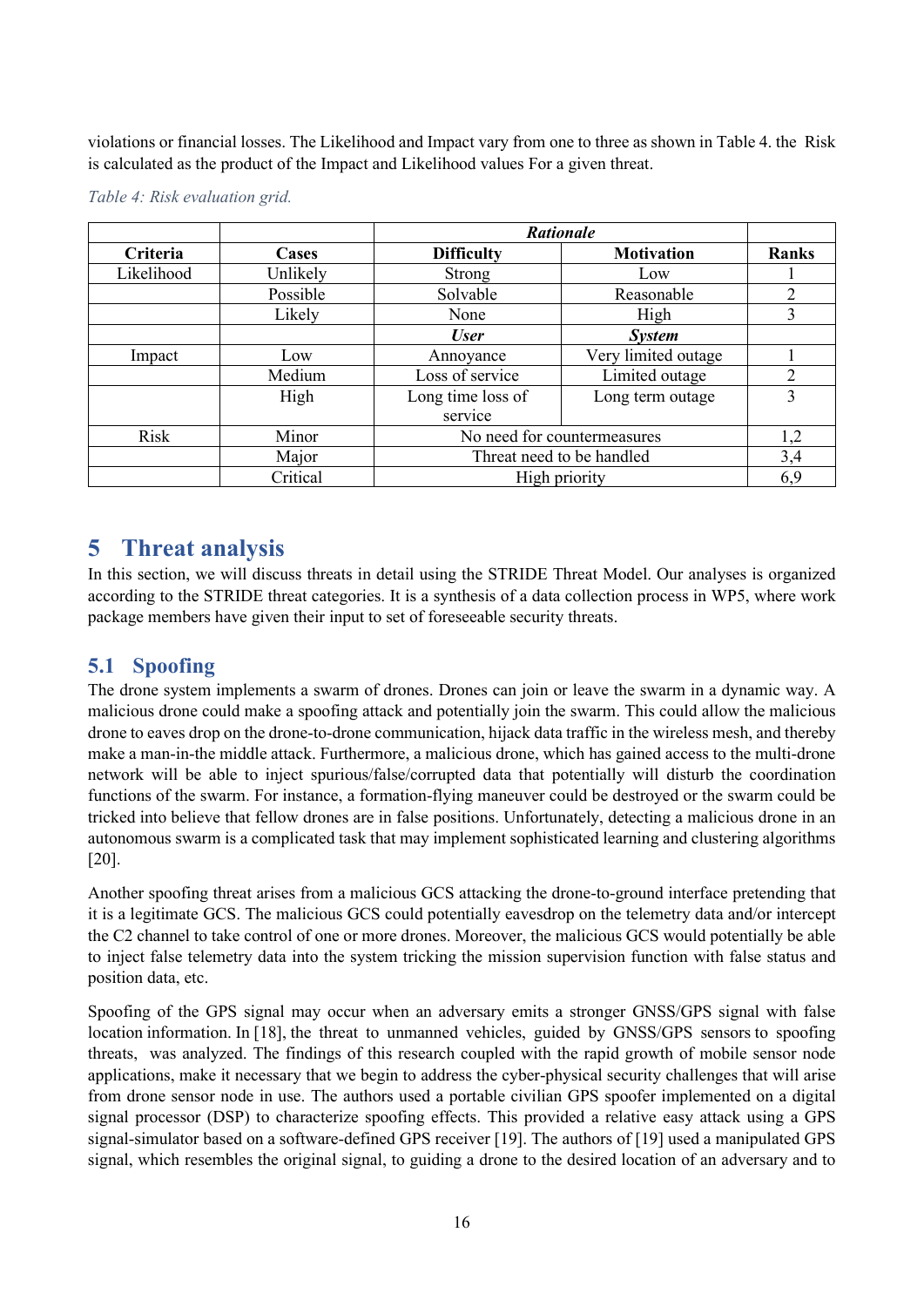land the drone. Furthermore, it is important to note that the spoofing of the GNSS based navigation "is more sinister than intentional jamming because the targeted receiver cannot detect a spoofing attack and so cannot warn users that its navigation solution is untrustworthy" [\[18\].](#page-23-7)

The above-mentioned spoofing attacks exploit the wireless communication interface. In addition, a network of entities running the Robotic Operating System (ROS) exposes a middleware based communication infrastructure susceptible to cyber-attacks. ROS coordinates communication between the hardware and operational software on the drone by means of a message-passing construct. ROS-based robotic systems comprise "nodes" that communicate by publishing "messages" to different "topics," to which other nodes may listen. The ROS system implements three primary nodes that make the operation of the drone possible. As a matter of fact, recent analyses shows that ROS lacks several security enhancements in order to make it suitable for industrial use [\[16\]](#page-23-9)**Error! Reference source not found.**. It is noted that under the "restriction of not touching the operating system internals, we cannot easily exclude a publisher or subscriber [in the network], nor can we preclude a new publisher being started and replacing the existing one" [\[16\].](#page-23-9) If a malicious ROS node (software) is able to take part in the ROS network it may be able to eavesdrop where the malicious ROS node acts as a subscriber to topics in the network or to inject false information into the network when the malicious node acts as a publisher. False data could fake the control system of the drone to e.g., believe that the battery level is critically low, which would trigger a safety procedure on the drone. In [\[17\],](#page-23-10) the authors repurposed the mobile sensor node to serve as a surrogate for a car-like robotic system in an effort to emulate the cyber-physical challenges associated with deployed mobile robotics systems based on ROS. The authors demonstrated that spoofing attacks were possible using low-cost, low overhead, cyber-attacks on a robot implementing ROS.

Access to the Cloud Services (CS) is obtained over the Internet, which make the system vulnerable to spoofing attacks on the IP infrastructure. A malicious user could possible run a ROS node over the IP network and eavesdrop communication and/or inject false information in the network. For example, fake waypoints could be sent from the global path planning function sending the drone swarm of to a distant location. Such attack would further allow malicious codes such as viruses, Trojans and bots to run as cloud service functions.

From the taxonomy, we conclude that spoofing attacks are most susceptible for the following elements:

- UAV-SEN
- UAV-COM
- UAV-OS
- GCS-COM
- GCS-OS
- CS-OS
- CS-APP

#### <span id="page-16-0"></span>**5.2 Tampering**

UAVs are especially vulnerable to physical capture and node tampering attacks [\[21\].](#page-23-1) As the drones and possible also the GCS are out in the inspection area with none or limited physical security, they are exposed to tampering attacks that would provide damage on the drones mechanical parts, sensors, power systems, etc. For instance, spraying camera sensors with paint would likely make the useless. Breaking an antenna would significantly inhibit the wireless communication. Since the drones as well as the GCS will be valuable assets for most people, there is furthermore a risk of theft, which may be seen as the ultimate tampering attack.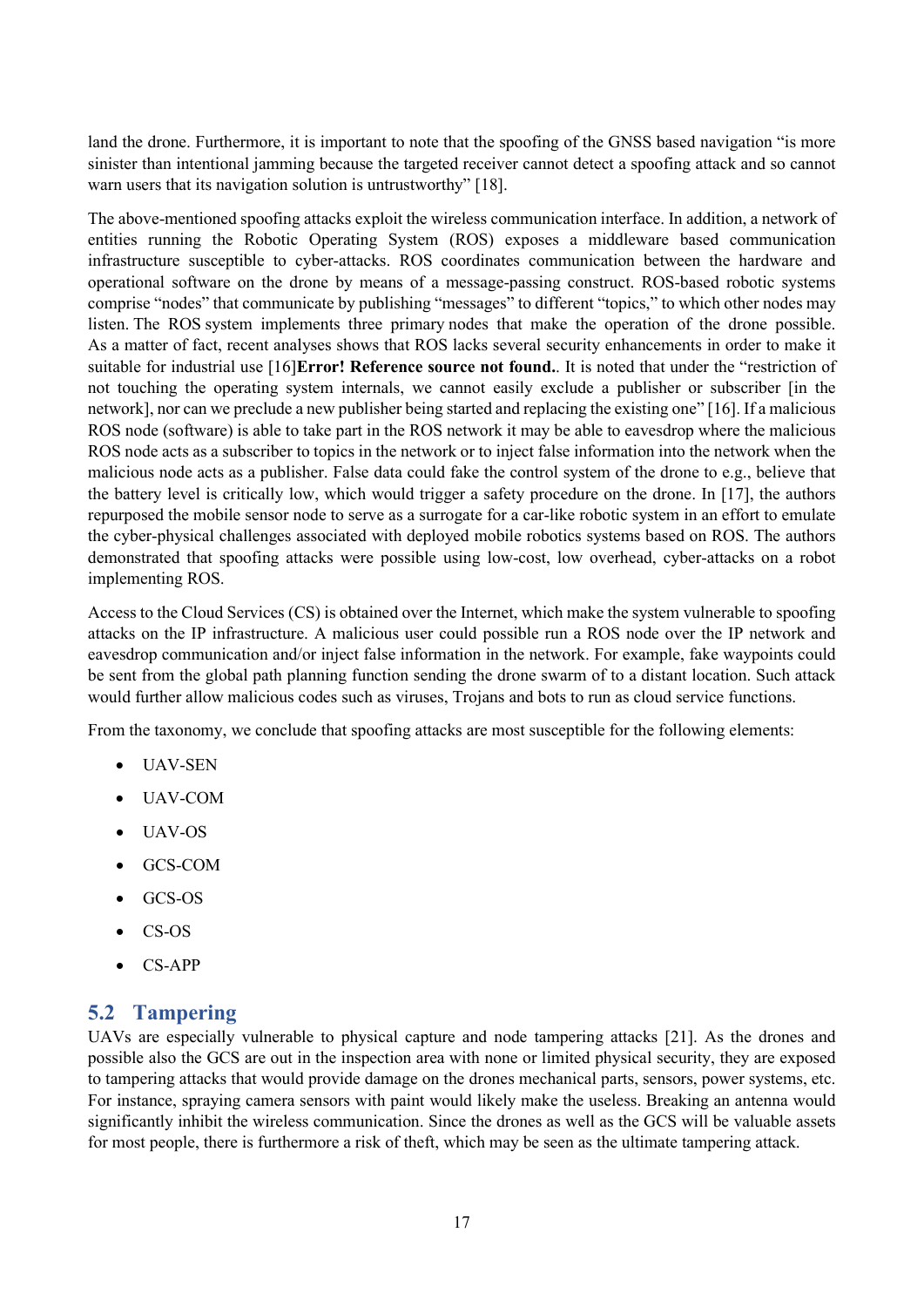Suppose a malicious software has got access to the communication network of the UAS, there is a risk that data are compromised. Inspection data (images) can be faked, telemetry data and log files altered as well as data related to the specification of the mission. While corrupting mission data would sabotage the inspection operation it will be relatively easy to detect. In contrast, the corruption of log files could hinder an auditing of an inspection operation. A malicious user would potentially be able to erase any evidence of an intrusion being made. Since data is being exchange between, spread and stored on multiple subsystems i.e., in the drone, in the GCS, and in the CS the malicious users would need to gain access to all relevant subsystem to make the attack hard to detect.

Moreover, a malicious user would be able to tamper with the software running on the drone or the GCS to install malware i.e., viruses, Trojans, key-loggers, botnets etc. or simply delete the running software.

For all data sources there is a risk of data being corrupted in the data storage from a side channels attack by a malicious user e.g., by using a source of electromagnetic radiation or accidentally by a surge of electricity from a power cable. Since the drone and the GCS to a large extend is built from 3<sup>rd</sup> party suppliers of hardware and software, a vulnerability exists from badly made software and hardware introducing ways to exploit the system. In addition, a malicious manufacturer could implement interception interfaces to eavesdrop on data communication or to allow further malware to be installed.

Another class of tampering attack comes from changes made to the environment. Some algorithms running in the drone supports navigation from recognition of specific features in the landscape. For instance, visual odometry can determine the position and orientation of the drone by analyzing the associated camera images from onboard cameras. Dynamic tampering with the physical environment could disturb the navigation of the drone leading in a wrong direction or potentially tricking a safety procedure.

Concerning communication a tampering attack may arise from the malicious modification of the data passed by a malicious drone when a packet is transmitted along the routing path in the drone swarm [\[20\].](#page-23-0) A change in the routing information would possible lead to drones getting their traffic hijacked whereas the dropping of routing information could inhibit data from getting to the GCS, i.e., a black hole attack. Furthermore, replay attacks arising from copying and resending routing information would consume the bandwidth in the network, waste the power of the drone, to achieve the purpose of making the transmission network crash [\[20\].](#page-23-0)

From the taxonomy, we conclude that spoofing attacks are most susceptible for the following elements:

- UAV-MECH
- UAV-SEN
- UAV-POW
- UAV-APP
- GCS-MECH
- GCS-POW
- GCS-APP
- CS-APP

## <span id="page-17-0"></span>**5.3 Repudiation**

Although inspection operations with the D4S aims to be autonomous, there will always be a mission supervisor or a pilot to supervise the operation. A repudiation attack if this user denies having performed certain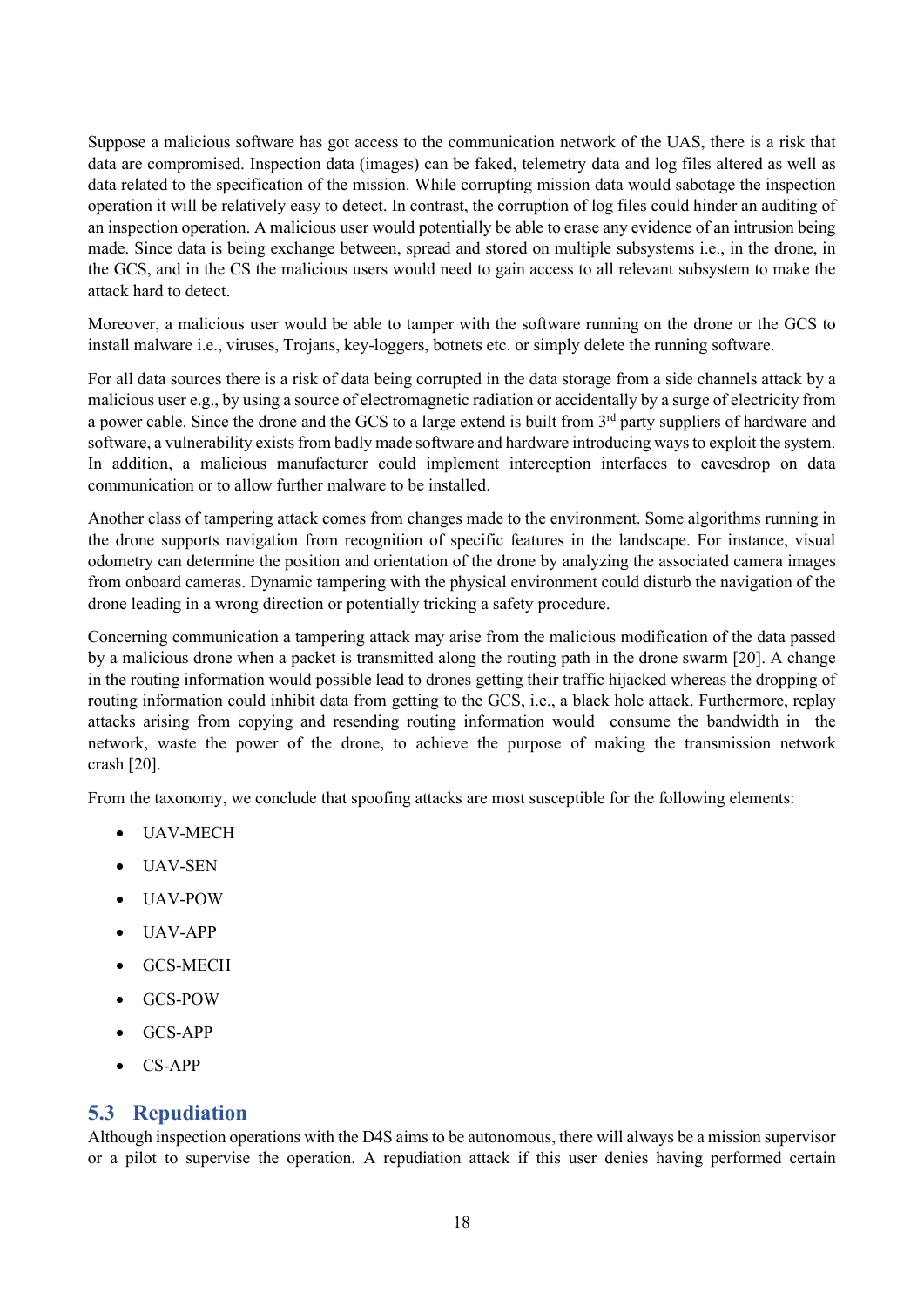interventions or denies to have configured the system in a specific way possible to avoid liabilities or proof of misconduct. For instance, a pilot may attempt to deny that he/she has taken the control of a drone and possible caused an accident of damage to the drone or any civil infrastructure. Furthermore, the pilot may deny that certain safety protocols where not followed.

A drone engineering may attempt to deny that he/she has installed a specific software or made a specific configuration of a drone and in the GCS. This could for instance be a denial of not having run the system with a sufficient degree of security e.g., strong passwords and up-to-date security keys.

In the ROS network, ROS nodes in the drones, the GCS or in the CS may deny that certain information messages was sent or deny have received information that should have been reacted upon.

Black boxes, comprised of a Flight Data Recorder (FDR) component, were introduced in the 1950's and have since become a standard installation on many commercial airliners [\[22\].](#page-23-11) Their main purpose was to collect data that could help investigators determine whether an accident was caused by pilot error, air traffic control error, an external event, or airplane system malfunction. The lack of flight data recording could be seen as a way for the system itself to repudiate the course an inspection operation.

From the taxonomy, we conclude that spoofing attacks are most susceptible for the following elements:

- UAV-APP
- GCS-APP
- CS-APP

#### <span id="page-18-0"></span>**5.4 Information Disclosure**

A malicious user gaining intercepting communication in the UAS will be able to eavesdrop on data exchanges and thereby obtaining knowledge on the how the system is operating such as what control commands are being used, how the communication setup. Obviously, eavesdrop attacks could also give the malicious user access to telemetry data and thereby information about the whereabouts to the multi-drone system as well as access to the inspection payload data. In particular, it is difficult to detect a passive eavesdrop attack as was the case for the US military in Iraq cf. [\[4\].](#page-22-2) Passive eavesdrop attacks could be launched from the deployment of malicious drones and/or ground control stations. Since the multi-drone system is connected to an IP infrastructure using ROS middleware, the UAS is vulnerable to information disclosure from malicious remote users intercepting the TCP/IP or the UDP/IP traffic or taking part of the publish/subscriber infrastructure of ROS.

Another threat to information disclose exists for the data storage. In particular, the cloud services (CS) will hold information related to the inspection missions and its progress (e.g., specific drone locations) as well as the inspection images itself. This data or more likely part of these data may temporarily also be cached on the drones themselves or in one or more ground control stations.

Software on a hijacked drone can be copied, read (plaintext) and reverse engineered (binary code). This allows a malicious user to "steal" the knowhow on how the system is being build.

From the taxonomy, we conclude that spoofing attacks are most susceptible for the following elements:

- UAV-COM
- UAV-OS
- UAV-APP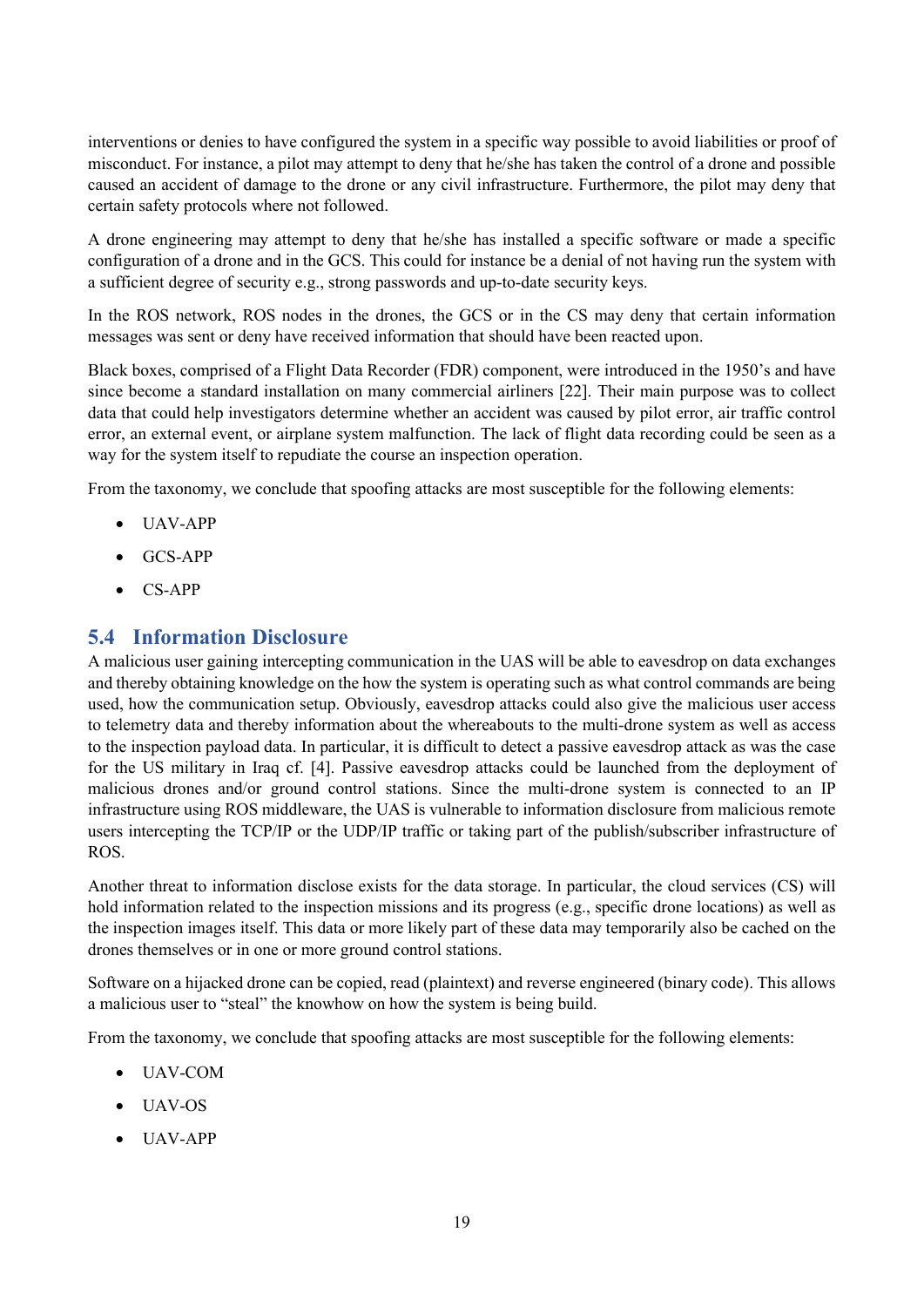- GCS-COM
- GCS-OS
- GCS-APP
- CS- COM
- CS-OS
- CS-APP

## <span id="page-19-0"></span>**5.5 Denial of Service**

Jamming of the communication and scrambling/distortion of signals is a threat to most wirelessly controlled system. Jamming is achieved by introducing a source of noise strong enough to significantly reduce the capacity of the channel. Jamming may be either unintentional or malicious. In addition, we may consider electromagnetic interference from the power line cables is a potential unintentional source of a jamming attack. Jammed segments of bandwidth, once detected, can also be avoided in a spread spectrum scheme. Since jamming is fairly easy to detect and to address, we believe that it can have a low impact on both the user and system.

Jamming of the GNSS/GPS signal will impact on the system navigation possible leading the system to a wrong location or tricking a safety procedure. Although more difficult than jamming, successful GPS spoofing can cause a UAV to go off course, crash, or even be hijacked by an adversary. Spoofing the GPS of a UAV has been proven to be an (effective attack on those using the public GPS system [\[30\].](#page-23-12)

Another type of denial of service attack arises from the tricking the UAV sensors with false input. For instance, placing obstacles in front of the drone would trick the object avoidance algorithm resulting in a stop of the drone and force it to recalculate its route. Furthermore, vandalism caused to the sensors, such as e.g., spray camera sensors with ink/paint would leave the drone make the drone temporary useless for inspections.

The UAS my furthermore suffer from attacks launched from the Internet such as botnet attacks [\[28\]](#page-23-13)[\[29\].](#page-23-14) Botnet attacks can be used to perform distributed denial-of-service (DDoS) attacks, steal data, and inject messages into the network that allow the malicious user to access the device and its connection. As the UAV is essentially a flying computer, software security vulnerabilities such as buffer overflows can apply to a UAV, as well as malware infections. In addition, on-board sensors such as LIDAR and vision-based sensors can be targeted directly with false data injection or jamming.

Similar to threats of WSNs, drones may suffer from the lack of energy to continue its operation. While WSN may suffer sleep deprivation attacks, the multi-drone system may be exposed to a "denial-ofcharging" attack. This attack may be intentional or unintentional. If a drone is hindered in sufficient charging it may be rendered useless for further inspection and in worse case getting lost.

From the taxonomy, we conclude that spoofing attacks are most susceptible for the following elements:

- UAV-SEN
- UAV-POW
- UAV-COM
- GCS-COM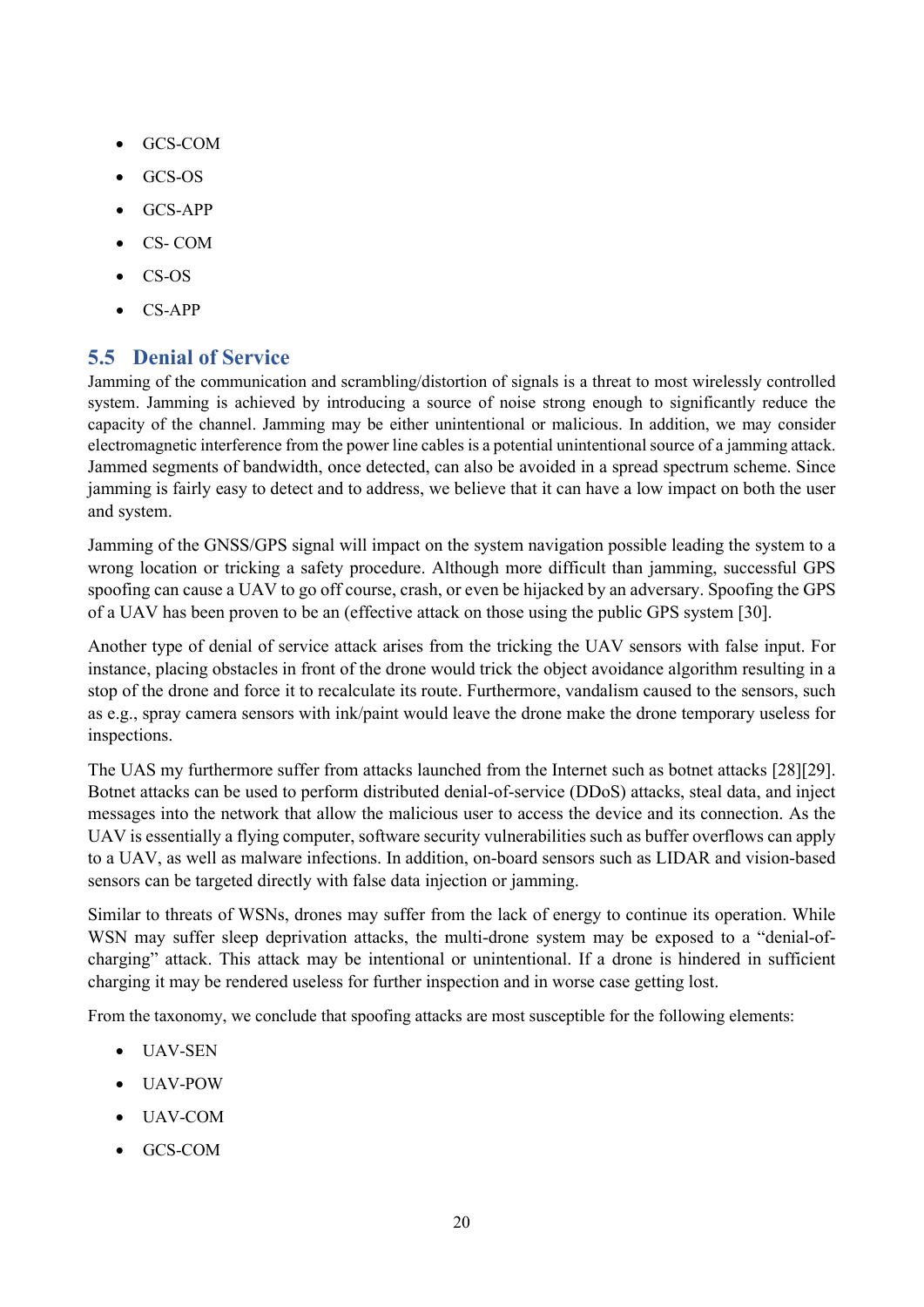• CS-COM

## <span id="page-20-0"></span>**5.6 Elevation of privilege**

An unauthorized use may get access to the mission planning and mission control and could potentially be hijacking drones. The malicious user may tune into the drone control frequency and take control of a drone.

Furthermore, malicious software could injects false ROS messages to destabilize the system.

From the taxonomy, we conclude that spoofing attacks are most susceptible for the following elements:

- UAV-OS
- UAV-APP
- GCS-OS
- GCS-APP
- CS-OS
- CS-APP

# <span id="page-20-1"></span>**6 Conclusions of analysis**

The results of the Stride Analysis of the D4S use cases and its influence on the multi-drone system show that the different entities/nodes as well as communication between them need to be secure. [Table 5](#page-20-2) provides a summary of the mapping of threat types to subsystems of the UAS.

<span id="page-20-2"></span>*Table 5: Mapping of threats to D4S subsystems.*

|                    | <b>UAV</b>  |            |            |             |           |             | <b>GCS</b>  |            |            |           | CS          |            |     |           |     |
|--------------------|-------------|------------|------------|-------------|-----------|-------------|-------------|------------|------------|-----------|-------------|------------|-----|-----------|-----|
|                    | <b>MECH</b> | <b>SEN</b> | <b>COM</b> | <b>POW</b>  | <b>OS</b> | APP         | <b>MECH</b> | <b>COM</b> | <b>POW</b> | <b>OS</b> | APP         | <b>INF</b> | COM | <b>OS</b> | APP |
| <b>Spoofing</b>    |             | X          |            | X           | X         |             |             | X          |            | X         |             |            |     |           | X   |
| Tampering          | X           | X          |            | $\mathbf X$ |           | X           | X           |            | X          |           | X           |            |     |           | X   |
| Repudiation        |             |            |            |             |           | $\mathbf X$ |             |            |            |           | $\mathbf X$ |            |     |           | X   |
| <b>Information</b> |             |            | X          |             | X         | X           |             | X          |            | X         | X           |            | X   | X         | X   |
| <b>Disclosure</b>  |             |            |            |             |           |             |             |            |            |           |             |            |     |           |     |
| Denial-of-         |             | X          | X          | X           |           |             |             | X          |            |           |             |            | X   |           |     |
| <b>Service</b>     |             |            |            |             |           |             |             |            |            |           |             |            |     |           |     |
| Elevation of       |             |            |            |             | X         | X           |             |            |            | X         | X           |            |     | X         | X   |
| <b>Privileges</b>  |             |            |            |             |           |             |             |            |            |           |             |            |     |           |     |

To counter these threats, the following high-level security requirements need to be further investigated in the design of multi-drone system.

- Access Control
- Device Authenticity and Integrity
- Software and Information integrity
- Mutual Authentication of devices
- Authenticated firmware updates
- Activity Log Files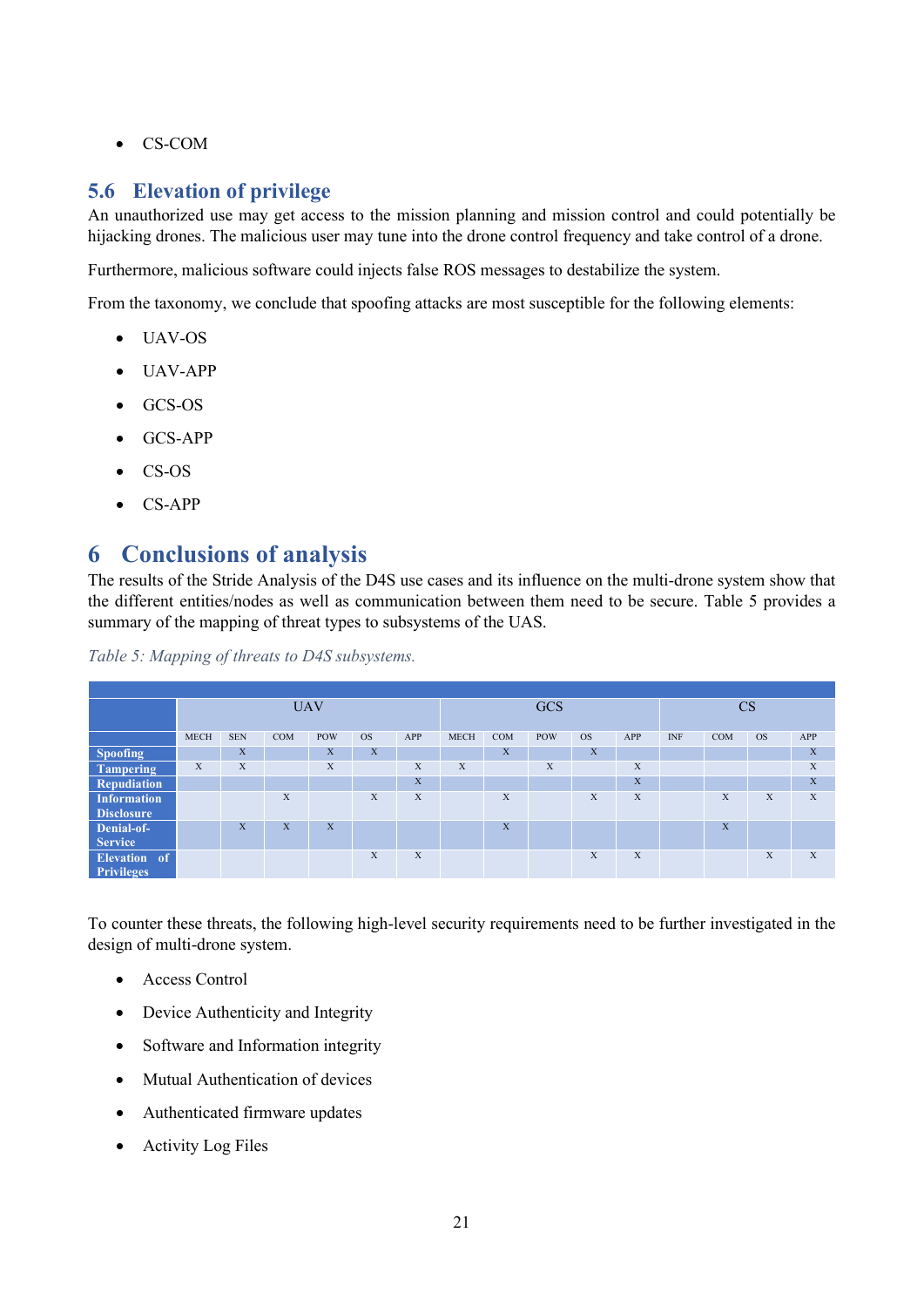- Secure Data Storage
- Denial of Service resilience
- Data Chancel authentication, integrity and encryption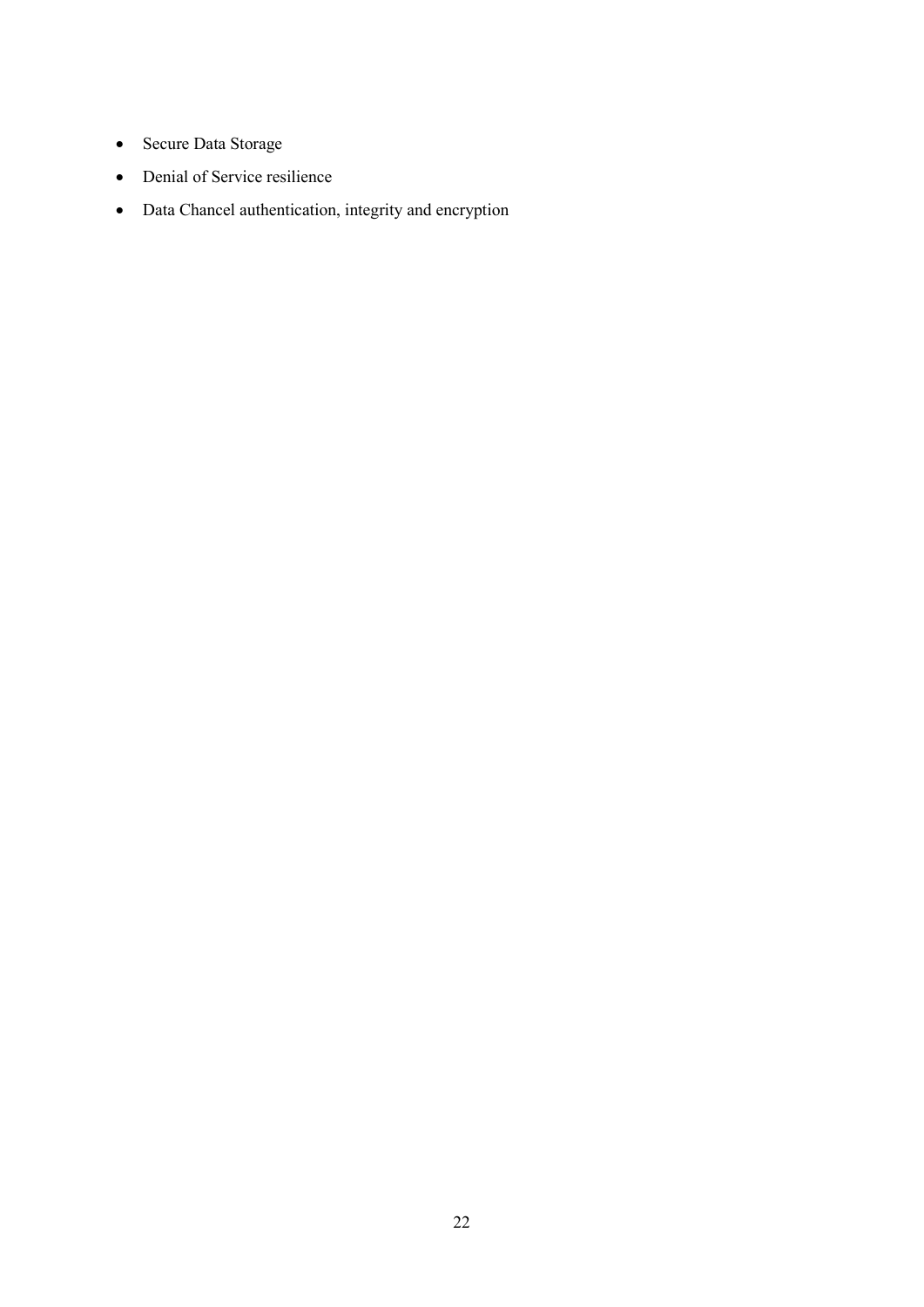## <span id="page-22-0"></span>**7 References**

- <span id="page-22-6"></span>[1] J. Whelan, A. Almehmadi, J. Braverman and K. El-Khatib, "Threat Analysis of a Long Range Autonomous Unmanned Aerial System," 2020 International Conference on Computing and Information Technology (ICCIT-1441), Tabuk, Saudi Arabia, 2020, pp. 1-5. DOI: 10.1109/ICCIT-144147971.2020.9213789
- <span id="page-22-12"></span>[2] "The STRIDE Threat Model", Microsoft Docs, 2019-12-11, URI: [https://msdn.microsoft.com/en](https://msdn.microsoft.com/en-us/library/ee823878%28v=cs.20%29.aspx)[us/library/ee823878%28v=cs.20%29.aspx](https://msdn.microsoft.com/en-us/library/ee823878%28v=cs.20%29.aspx)
- <span id="page-22-13"></span>[3] "Threat Modeling", Microsoft Docs, 2019-10-07, URI: [https://msdn.microsoft.com/en](https://msdn.microsoft.com/en-us/magazine/cc163519.aspx)[us/magazine/cc163519.aspx](https://msdn.microsoft.com/en-us/magazine/cc163519.aspx)
- <span id="page-22-2"></span>[4] "US drones hacked by Iraqi insurgents", The Guardian, 2009-12-17. URI: <https://www.theguardian.com/world/2009/dec/17/skygrabber-american-drones-hacked> . Accessed 2021-04-22
- <span id="page-22-3"></span>[5] "Computer virus infects drone plane command centre in US", The Guardian, 2011-10-09. URI: <https://www.theguardian.com/technology/2011/oct/09/virus-infects-drone-plane-command>
- <span id="page-22-4"></span>[6] Check Point Press Releases, "Check Point Researchers Reported Vulnerabilities in Market-Leading Drone Platform, Enabling Manufacturer to Bolster Security", 2018-11-08, URI: [https://www.checkpoint.com/press/2018/check-point-researchers-reported-vulnerabilities-in-market](https://www.checkpoint.com/press/2018/check-point-researchers-reported-vulnerabilities-in-market-leading-drone-platform-enabling-manufacturer-to-bolster-security/)[leading-drone-platform-enabling-manufacturer-to-bolster-security/](https://www.checkpoint.com/press/2018/check-point-researchers-reported-vulnerabilities-in-market-leading-drone-platform-enabling-manufacturer-to-bolster-security/) . Accessed 2021-05-04.
- [7] K. Mansfield, T. Eveleigh, T. H. Holzer, and S. Sarkani. "Unmanned Aerial Vehicle Smart Device Ground Control Station Cyber Security Threat Model", 2013 IEEE International Conference on Technologies for Homeland Security, 2013.
- <span id="page-22-7"></span>[8] A. Y. Javaid, W. Sun, V. K. Devabhaktuni and M. Alam, "Cyber security threat analysis and modeling of an unmanned aerial vehicle system," 2012 IEEE Conference on Technologies for Homeland Security (HST), 2012, pp. 585-590, doi: 10.1109/THS.2012.6459914.
- [9] Kevin Townsend, "Sky-high concerns: Understanding the security threat posed by drones", web blog, 26 September 2019. URI: [https://blog.avast.com/what-security-threats-are-posed-by-drones. Accessed](https://blog.avast.com/what-security-threats-are-posed-by-drones.%20Accessed%202021-05-13)  [2021-05-13](https://blog.avast.com/what-security-threats-are-posed-by-drones.%20Accessed%202021-05-13)
- <span id="page-22-5"></span>[10] ETSI, *Telecommunications and Internet Protocol Harmonization Over Networks (TIPHON) Release 4; Protocol Framework Definition; Methods and Protocols for Security; Part 1: Threat Analysis*, Technical report no. ETSI TS 102 165-1 V4.1.1 (2003-02), URI: [https://ia800701.us.archive.org/18/items/etsi\\_ts\\_102\\_165-1\\_v04.01.01/ts\\_10216501v040101p.pdf](https://ia800701.us.archive.org/18/items/etsi_ts_102_165-1_v04.01.01/ts_10216501v040101p.pdf)
- <span id="page-22-10"></span>[11] D2.4 Use Case Document, Project deliverable, Drones4Safety, Version 3.5, 12 December 2020.¨x
- <span id="page-22-8"></span>[12] Akyildiz, I. F., & Kasimoglu, I. H. (2004). Wireless sensor and actor networks: research challenges. *Ad hoc networks*, *2*(4), 351-367.
- <span id="page-22-9"></span>[13] Rappaport, T. S., Annamalai, A., Buehrer, R. M., & Tranter, W. H. (2002). Wireless communications: past events and a future perspective. IEEE communications Magazine, 40(5), 148-161.
- <span id="page-22-11"></span>[14] D5.1 Specification of the Multi-Drone Swarm System, Project deliverable, Drones4Safety, Version 1.0, 31 March 2021.
- <span id="page-22-1"></span>[15] ENISA – General threat landscape. URI: [https://www.enisa.europa.eu/topics/threat-risk](https://www.enisa.europa.eu/topics/threat-risk-management/threats-and-trends)[management/threats-and-trends.](https://www.enisa.europa.eu/topics/threat-risk-management/threats-and-trends) Accessed 2021-05-28.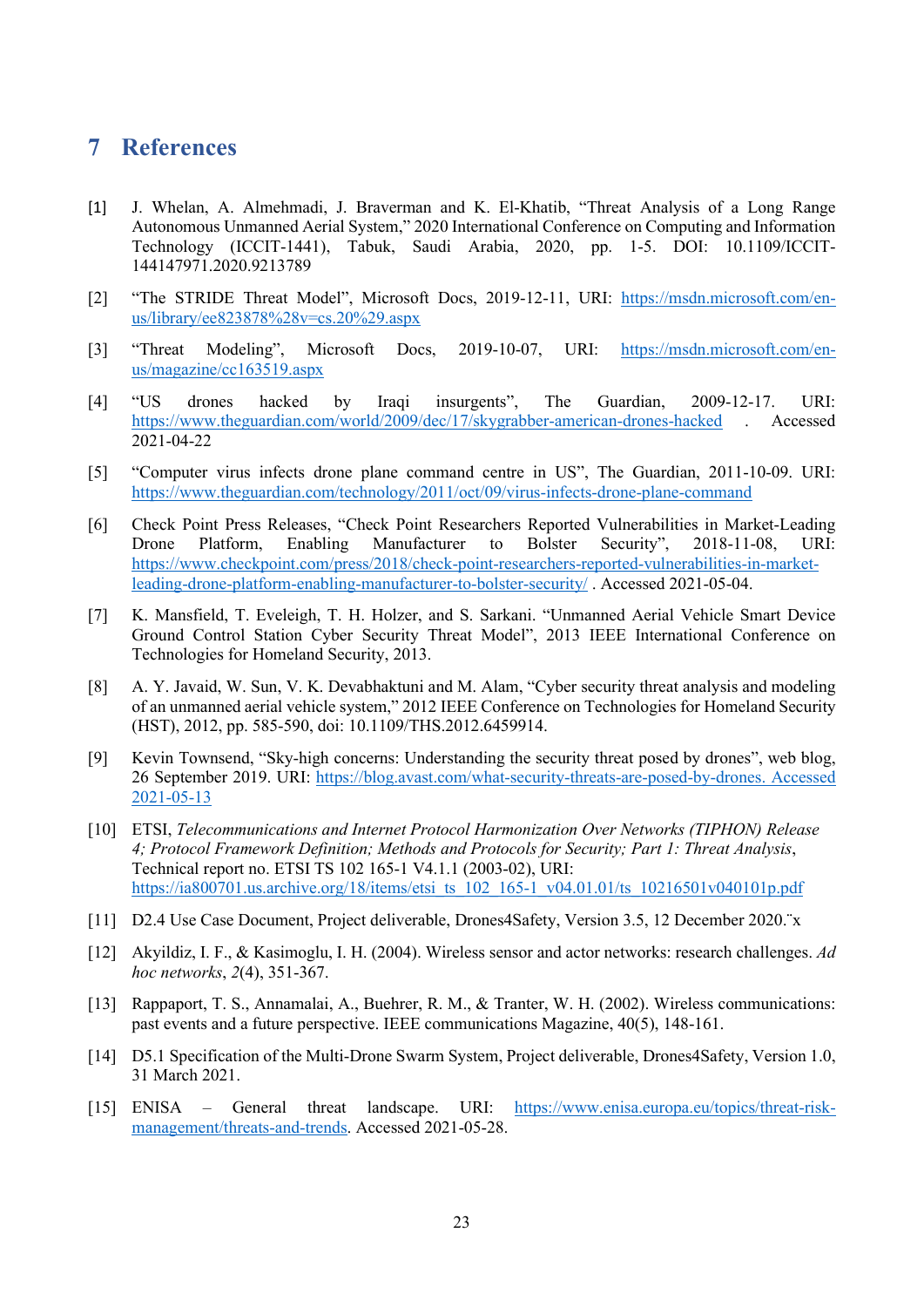- <span id="page-23-9"></span>[16] B. Dieber, S. Kacianka, S. Rass and P. Schartner, "Application-level security for ROS-based applications," 2016 IEEE/RSJ International Conference on Intelligent Robots and Systems (IROS), 2016, pp. 4477-4482, doi: 10.1109/IROS.2016.7759659.
- <span id="page-23-10"></span>[17] McClean, J., Stull, C., Farrar, C., & Mascarenas, D. (2013, May). A preliminary cyber-physical security assessment of the robot operating system (ros). In Unmanned Systems Technology XV (Vol. 8741, p. 874110). International Society for Optics and Photonics.
- <span id="page-23-7"></span>[18] Humphreys, TE; Ledvina, BM; Psiaki, ML; O'Hanlon, BW; and Kintner, PM; ssessing the Spoofing Threat:Development of a Portable GPS Civilian Spoofer, in the proceedings of the 2008 ION GNSS ConferenceSavanna, GA, September 16–19, 2008.
- <span id="page-23-8"></span>[19] N. Shijith, P. Poornachandran, V. G. Sujadevi and M. M. Dharmana, "Spoofing technique to counterfeit the GPS receiver on a drone," 2017 International Conference on Technological Advancements in Power and Energy ( TAP Energy), 2017, pp. 1-3, doi: 10.1109/TAPENERGY.2017.8397268.
- <span id="page-23-0"></span>[20] S. Sun, Z. Ma, L. Liu, H. Gao and J. Peng, "Detection of malicious nodes in drone ad-hoc network based on supervised learning and clustering algorithms," 2020 16th International Conference on Mobility, Sensing and Networking (MSN), 2020, pp. 145-152, doi: 10.1109/MSN50589.2020.00037.
- <span id="page-23-1"></span>[21] T. Alladi, Naren, G. Bansal, V. Chamola and M. Guizani, "SecAuthUAV: A Novel Authentication Scheme for UAV-Ground Station and UAV-UAV Communication," in IEEE Transactions on Vehicular Technology, vol. 69, no. 12, pp. 15068-15077, Dec. 2020, doi: 10.1109/TVT.2020.3033060.
- <span id="page-23-11"></span>[22] J. Yapp, R. Seker and R. Babiceanu, "Providing accountability and liability protection for UAV operations beyond visual line of sight," 2018 IEEE Aerospace Conference, 2018, pp. 1-8, doi: 10.1109/AERO.2018.8396532.
- <span id="page-23-2"></span>[23] Zakeri, R., Shahriari, H. R., Jalili, R., & Sadoddin, R. (2005, September). Modeling TCP/IP networks topology for network vulnerability analysis. In 2nd int. symposium of telecommunications (pp. 653- 658).
- <span id="page-23-3"></span>[24] Software Engineering Institute, Carnegie Mellon University, URI: [https://www.sei.cmu.edu/.](https://www.sei.cmu.edu/) Accessed 2021-05-31
- <span id="page-23-4"></span>[25] R. R. Teixeira, I. P. Maurell and P. L. J. Drews, "Security on ROS: analyzing and exploiting vulnerabilities of ROS-based systems," 2020 Latin American Robotics Symposium (LARS), 2020 Brazilian Symposium on Robotics (SBR) and 2020 Workshop on Robotics in Education (WRE), 2020, pp. 1-6, doi: 10.1109/LARS/SBR/WRE51543.2020.9307107.
- <span id="page-23-5"></span>[26] P. K. Manadhata and J. M. Wing, "An Attack Surface Metric," in IEEE Transactions on Software Engineering, vol. 37, no. 3, pp. 371-386, May-June 2011, doi: 10.1109/TSE.2010.60.
- <span id="page-23-6"></span>[27] Felix Schuster F, and Holz T, "Towards reducing the attack surface of software backdoors", in Proceedings of the 2013 ACM SIGSAC conference on Computer & communications security (CCS '13), November 2013, pp. 851–862, doi: 10.1145/2508859.2516716
- <span id="page-23-13"></span>[28] Z. Zhu, G. Lu, Y. Chen, Z. J. Fu, P. Roberts and K. Han, "Botnet Research Survey," 2008 32nd Annual IEEE International Computer Software and Applications Conference, 2008, pp. 967-972, doi: 10.1109/COMPSAC.2008.205.
- <span id="page-23-14"></span>[29] Reed, T., Geis, J., & Dietrich, S. (2011, August). SkyNET: A 3G-Enabled Mobile Attack Drone and Stealth Botmaster. In WOOT (pp. 28-36).
- <span id="page-23-12"></span>[30] Arteaga, S. P., Hernández, L. A. M., Pérez, G. S., Orozco, A. L. S., & Villalba, L. J. G. (2019). Analysis of the GPS spoofing vulnerability in the drone 3DR solo. IEEE Access, 7, 51782-51789.
- [31] DDS Security, OMG, URI:<https://www.omg.org/spec/DDS-SECURITY/1.1/PDF>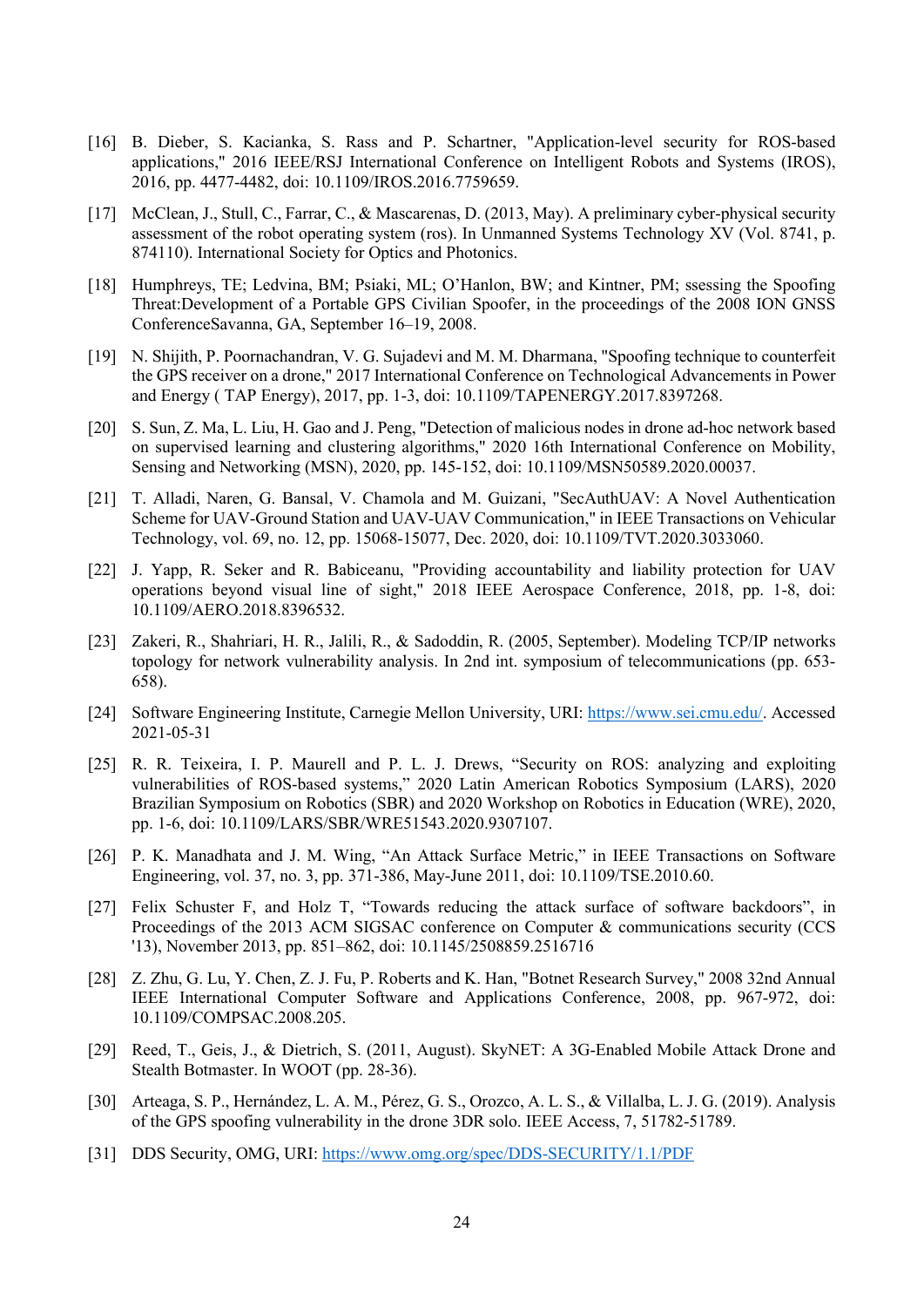# <span id="page-24-0"></span>**Annex A: Data from the vulnerability analysis**

The table below list the results of the data collection of vulnerabilities on the multi-drone system. It is an unsorted output of input given by members of WP5.

| <b>Threat type</b>                | <b>Subsystem</b><br>affected | <b>Description of threat</b>                                                                                                                                                                                | <b>Threat category</b>          |
|-----------------------------------|------------------------------|-------------------------------------------------------------------------------------------------------------------------------------------------------------------------------------------------------------|---------------------------------|
| <b>Denial of service</b>          | <b>UAV-COM</b>               | Jamming of the wireless communication channel. Inhibits or<br>obstrucst coordination between drones                                                                                                         | Jamming                         |
| <b>Denial of service</b>          | GCS-COM                      | Jamming of the wireless communication channel. Affects the C2 as<br>well as the telemetry channel.                                                                                                          | Jamming                         |
| Spoofing                          | GCS-COM                      | Malicious user is getting access to the wireless communication and<br>send fake telemetry data.                                                                                                             | Data corruption                 |
| Denial of service                 | <b>UAV-COM</b>               | Jamming of the wireless communication channel. The<br>communication to the cloud backend may be via cellular or via the<br>GCS acting as a relay connecting to the internet using wireless<br>communication | Jamming                         |
| Spoofing                          | <b>UAV</b>                   | A malicious drone joins the swarm and gets access to data and<br>control information                                                                                                                        | Eavesdropping                   |
| Information<br>disclosure         | UAV-COM                      | A malicious drone or ground station can eavesdrop communication<br>by intercepting wireless signals and/or ROS communication.                                                                               | Eavesdropping                   |
| Spoofing                          | <b>UAV-SEN</b>               | Spoofing can fool the drones into a false position.                                                                                                                                                         | Signal<br>scrambling/distortion |
| <b>Denial of service</b>          | <b>UAV-SEN</b>               | Jamming of GNSS signal can make a drone inoperable.                                                                                                                                                         | Jamming                         |
| <b>Denial of service</b>          | CS                           | Cloud services are unresponsive due to Distributed Denial of<br>Service (DDoS)                                                                                                                              | Loss of availability            |
| <b>Information</b><br>disclosure  | <b>CS-APP</b>                | Data stored in cloud serviced is compromised (Inspection results,<br>drone locations, mission history)                                                                                                      | Data corruption                 |
| <b>Elevation of</b><br>privileges | CS-COM                       | Unauthorized access to mission planning (hijacking drones)                                                                                                                                                  | Loss of availability            |
| <b>Tampering</b>                  | CS-APP                       | Tampering the inspection result data on the cloud                                                                                                                                                           | Data corruption                 |
| <b>Tampering</b>                  | <b>CS-APP</b>                | Tampering the mission data on the cloud                                                                                                                                                                     | Data corruption                 |
| <b>Tampering</b>                  | <b>UAV-APP</b>               | Altering data stores in the drone by accessing the storage or<br>through interaction with an electromagnetic radiation source                                                                               | Data corruption                 |
| <b>Tampering</b>                  | <b>UAV-APP</b>               | Installing malicious software in the drone.                                                                                                                                                                 | Malicious code                  |
| <b>Denial of service</b>          | UAV-COM                      | Flood the network with unwanted traffic such as wireless packets,<br>SYN messages (TCP), UDP strem, ICMP (Ping) or similar.                                                                                 | Loss of availability            |
| <b>Elevation of</b><br>privileges | <b>UAV</b>                   | Hijacking of drone. The malicious user may tune into the drone<br>control frequency and take control of a drone.                                                                                            | Loss of availability            |
| <b>Tampering</b>                  | <b>UAV-SEN</b>               | A supply chain threat exists because drones are largely<br>manufactured from components manufactured abroad where a<br>"back-door" function can be implemented.                                             | Eavesdropping                   |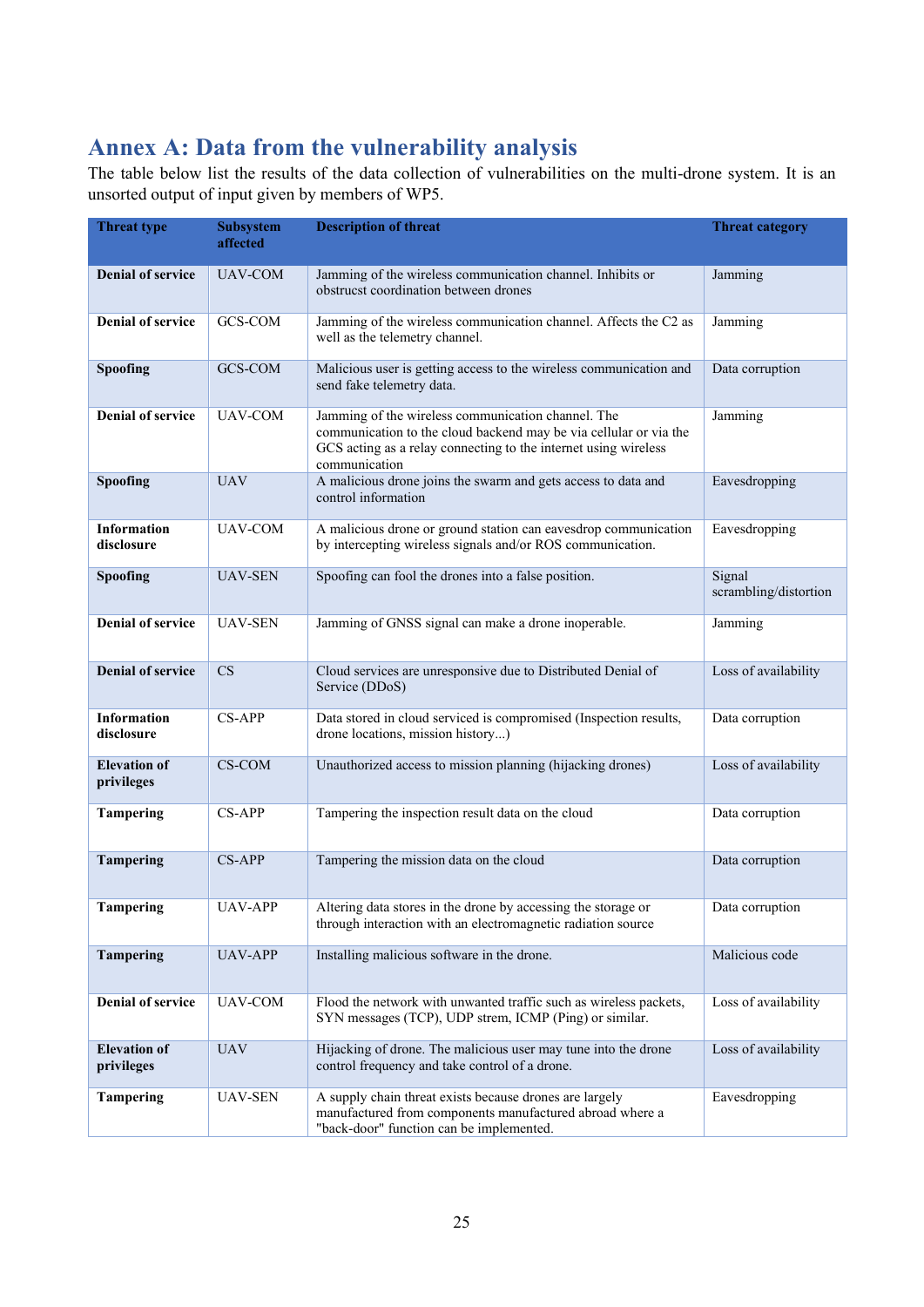| <b>Tampering</b>                  | <b>UAV</b>      | Capture drone and learn how the drone hardware and software is<br>build.                                         | Social or reverse<br>engineering |
|-----------------------------------|-----------------|------------------------------------------------------------------------------------------------------------------|----------------------------------|
| <b>Tampering</b>                  | GCS             | Capture a ground control station and learn how the drone hardware<br>and software is build.                      | Social or reverse<br>engineering |
| <b>Tampering</b>                  | <b>UAV-MECH</b> | Capture drone and break it or parts of it.                                                                       | Vandalism                        |
| Spoofing                          | GCS-COM         | Take control of a drone with an unauthenticated wireless controler.                                              | Theft                            |
| Spoofing                          | <b>UAV-COM</b>  | Unauthorized or malicious ROS node gets access to the ROS<br>communication infrastructure                        | Eavesdropping                    |
| <b>Elevation</b> of<br>privileges | <b>UAV-COM</b>  | Malicous software injects false ROS messages to destabilize the<br>system.                                       | Signal<br>scrambling/distortion  |
| <b>Denial of service</b>          | <b>UAV-SEN</b>  | Strong electrical interference causes a drone to become instable                                                 | Signal<br>scrambling/distortion  |
| Repudiation                       | <b>UAS</b>      | A pilot/mission operator deny that a certain operation (e.g., flying<br>path) has been taken.                    | Repudiation                      |
| Information<br>disclosure         | <b>UAV-APP</b>  | Software on a hijacked drone can be copied, read (plaintext) and<br>reverse engineered (binary code).            | Social or reverse<br>engineering |
| Repudiation                       | <b>UAS</b>      | A pilot denies that a control action hand been taken by the pilot.                                               | Repudiation                      |
| <b>Information</b><br>disclosure  | <b>GCS-APP</b>  | Access mission data on the GCS.                                                                                  | Eavesdropping                    |
| <b>Tampering</b>                  | <b>GCS-APP</b>  | Alter mission data on the GCS.                                                                                   | Data corruption                  |
| <b>Tampering</b>                  | <b>UAV-APP</b>  | Send fake inspection results to Ground Control Station.                                                          | Signal<br>scrambling/distortion  |
| <b>Tampering</b>                  | CS-APP          | Alter digital map for path planing (Bridges, Railways, No-flight-<br>zones, $\dots$ )                            | Data corruption                  |
| Spoofing                          | <b>UAV-SEN</b>  | Alter on board drone data from flight controller (for example<br>battery status)                                 | Signal<br>scrambling/distortion  |
| Spoofing                          | GCS-COM         | Add a unauthorized GCS to the wireless mesh network to<br>eavesdrop on the communication to and from the drones. | Eavesdropping                    |
| <b>Denial of service</b>          | <b>UAV-SEN</b>  | Disturb visual sensors e.g., with obstackles, smoke etc. to interfere<br>with the drone navigation.              | Signal<br>scrambling/distortion  |
| <b>Denial of service</b>          | <b>UAV-SEN</b>  | Disturb visual sensors e.g., with obstackles, smoke etc. to interfere<br>with the collision avoidance.           | Loss of availability             |
| <b>Denial of service</b>          | <b>UAV-APP</b>  | Run an virus on the drone which disables the other software                                                      | Loss of availability             |
| <b>Tampering</b>                  |                 |                                                                                                                  |                                  |
|                                   | UAV-OS          | Delete the software on the drone                                                                                 | Vandalism                        |
| <b>Tampering</b>                  | <b>UAV-SEN</b>  | Alter or fake visual sensor date to force a crash.                                                               | Signal<br>scrambling/distortion  |